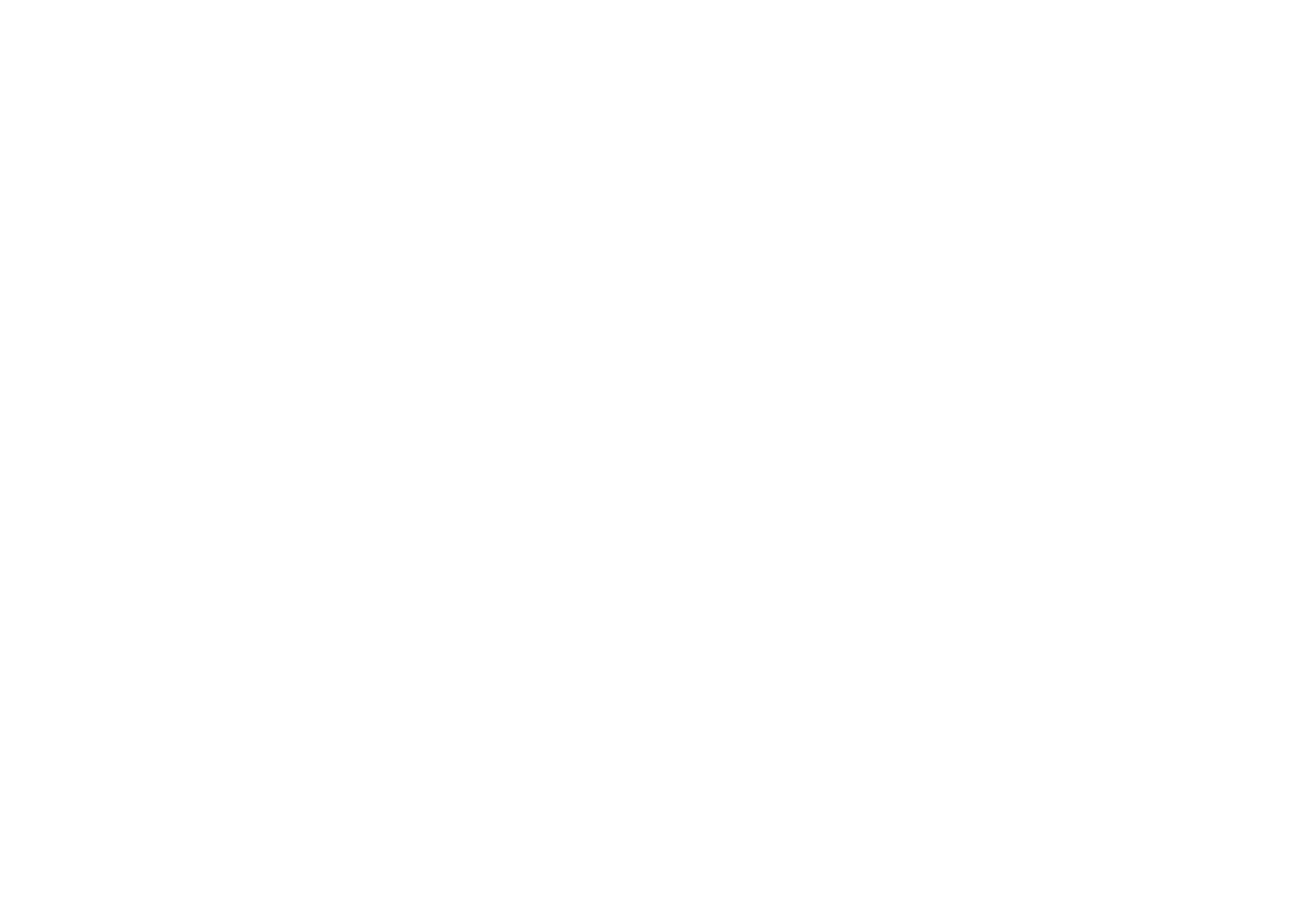# **Table of Contents**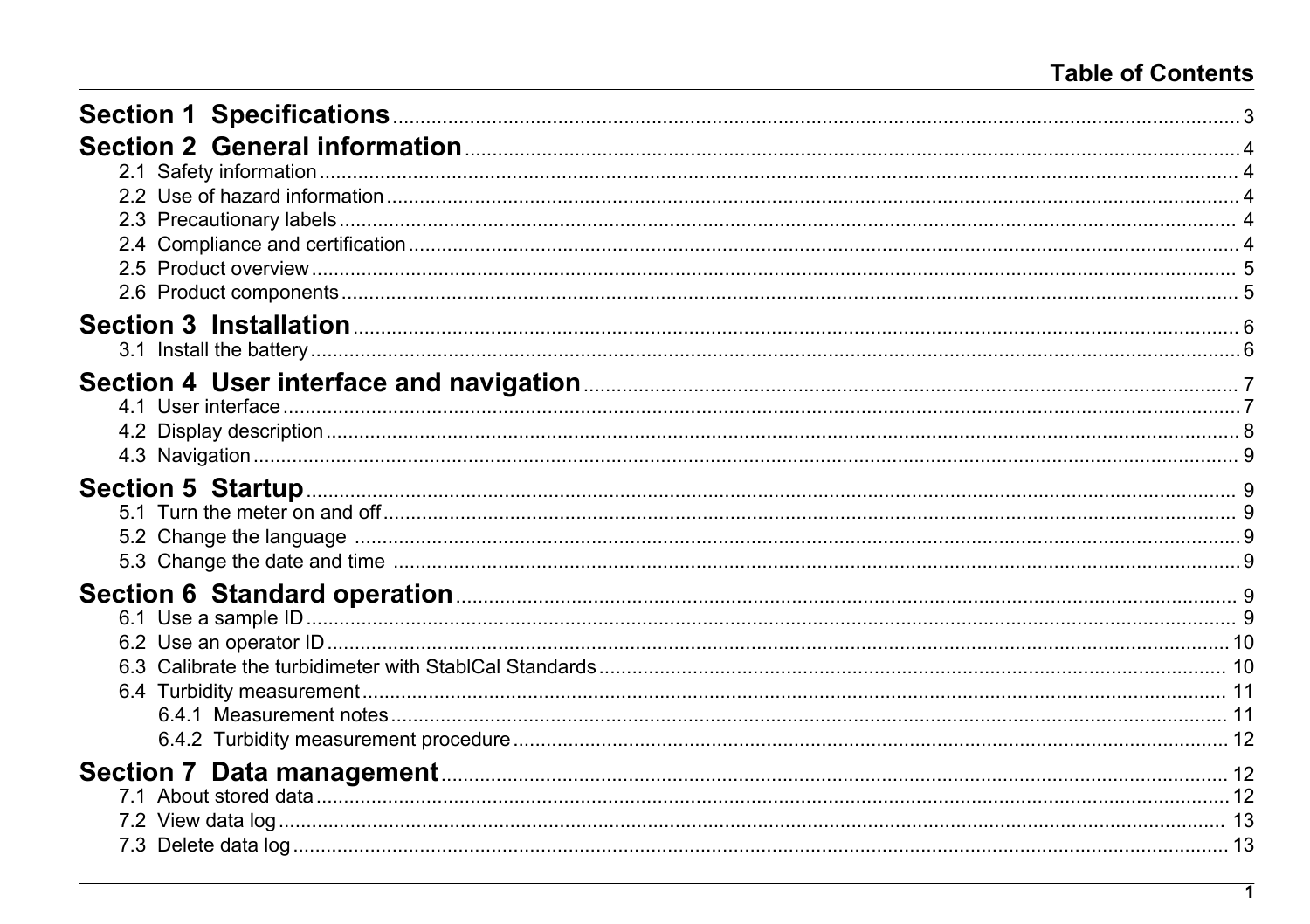### **Table of Contents**

| Index |  |
|-------|--|
|       |  |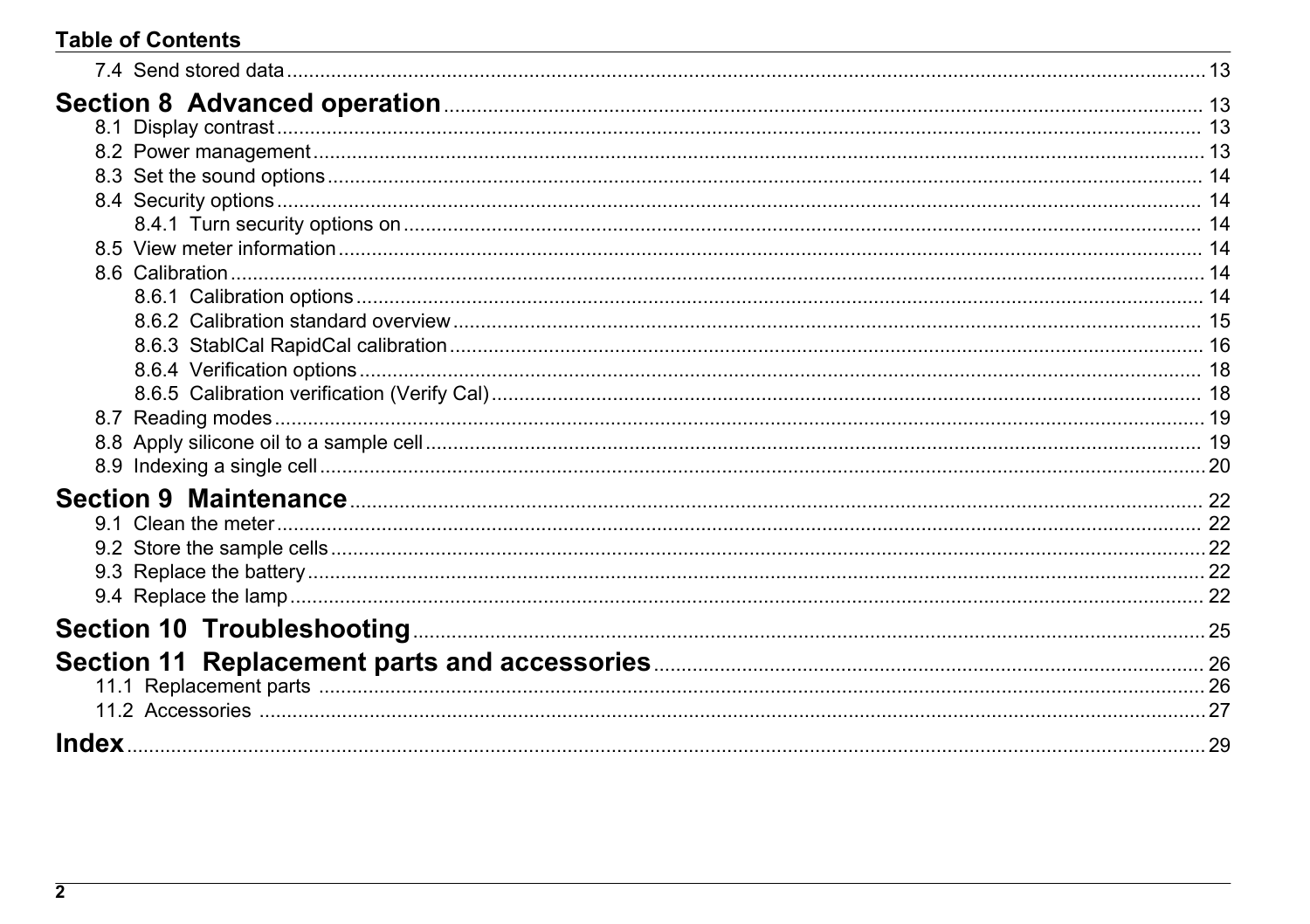# <span id="page-4-0"></span>**Section 1 Specifications**

Specifications are subject to change without notice.

| <b>Specification</b>   | <b>Details</b>                                                                                                                            |
|------------------------|-------------------------------------------------------------------------------------------------------------------------------------------|
| Measurement<br>method  | Ratio turbidimetric determination using a primary<br>nephelometric light scatter signal (90°) to the<br>transmitted light scatter signal. |
| Regulatory             | 21000: Meets FPA Method 180 1                                                                                                             |
| Lamp source            | 2100Q: Tungsten filament lamp<br>2100Qis: Light-emitting diode (LED)                                                                      |
| Range                  | 0-1000 NTU (FNU)                                                                                                                          |
| Accuracy               | ±2% of reading plus stray light from 0-1000 NTU<br>(FNU)                                                                                  |
| Repeatability          | ±1% of reading or 0.01 NTU (FNU), whichever is<br>greater                                                                                 |
| Resolution             | 0.01 NTU on lowest range                                                                                                                  |
| Stray light            | $\leq$ 0.02 NTU (FNU)                                                                                                                     |
| Signal<br>averaging    | Selectable on or off                                                                                                                      |
| Detector               | Silicon Photodiode                                                                                                                        |
| Reading modes          | Normal (Push to Read), Signal Averaging or Rapidly<br><b>Settling Turbidity</b>                                                           |
| Calibration<br>options | Single step RapidCal for Low-Level Regulatory<br>Reporting from 0-40 NTU (FNU)                                                            |
|                        | Full range calibration from 0-1000 NTU (FNU)                                                                                              |
|                        | Calibration to degrees of turbidity                                                                                                       |
| Calibration<br>logger  | Records the last 25 successful calibrations                                                                                               |

| <b>Specification</b>         | <b>Details</b>                                                                      |
|------------------------------|-------------------------------------------------------------------------------------|
| Verification<br>logger       | Logs the last 250 successful verifications                                          |
| Data logger                  | 500 records                                                                         |
| Power<br>requirement         | AC 100-240 V, 50/60 Hz (with power or USB/power<br>module)                          |
|                              | 4 AA alkaline batteries                                                             |
|                              | Rechargeable NiMH (for use with USB/power<br>module)                                |
| Operating                    | Temperature: 0 to 50 $^{\circ}$ C (32 to 122 $^{\circ}$ F)                          |
| conditions                   | Relative Humidity: 0-90% at 30 °C, 0-80% at 40 °C,<br>0-70% at 50 °C, noncondensing |
| Storage<br>conditions        | $-40$ to 60 °C ( $-40$ to 140 °F), instrument only                                  |
| Interface                    | Optional USB                                                                        |
| Sample<br>required           | 15 mL (0.5 oz.)                                                                     |
| Sample cells                 | Round cells 60 x 25 mm (2.36 x 1 in.) borosilicate<br>glass with screw caps         |
| <b>Dimensions</b>            | 22.9 x 10.7 x 7.7 cm (9.0 x 4.2 x 3.0 in.)                                          |
| Weight                       | 530 g (1.17 lb) without batteries                                                   |
|                              | 620 g (1.37 lb) with four AA alkaline batteries                                     |
| Meter<br>enclosure<br>rating | IP67 (closed lid, battery and module compartment<br>excluded)                       |
| Protection class             | Power supply: Class II                                                              |
| Certification                | CE certified                                                                        |
| Warranty                     | 1 year (EU: 2 years)                                                                |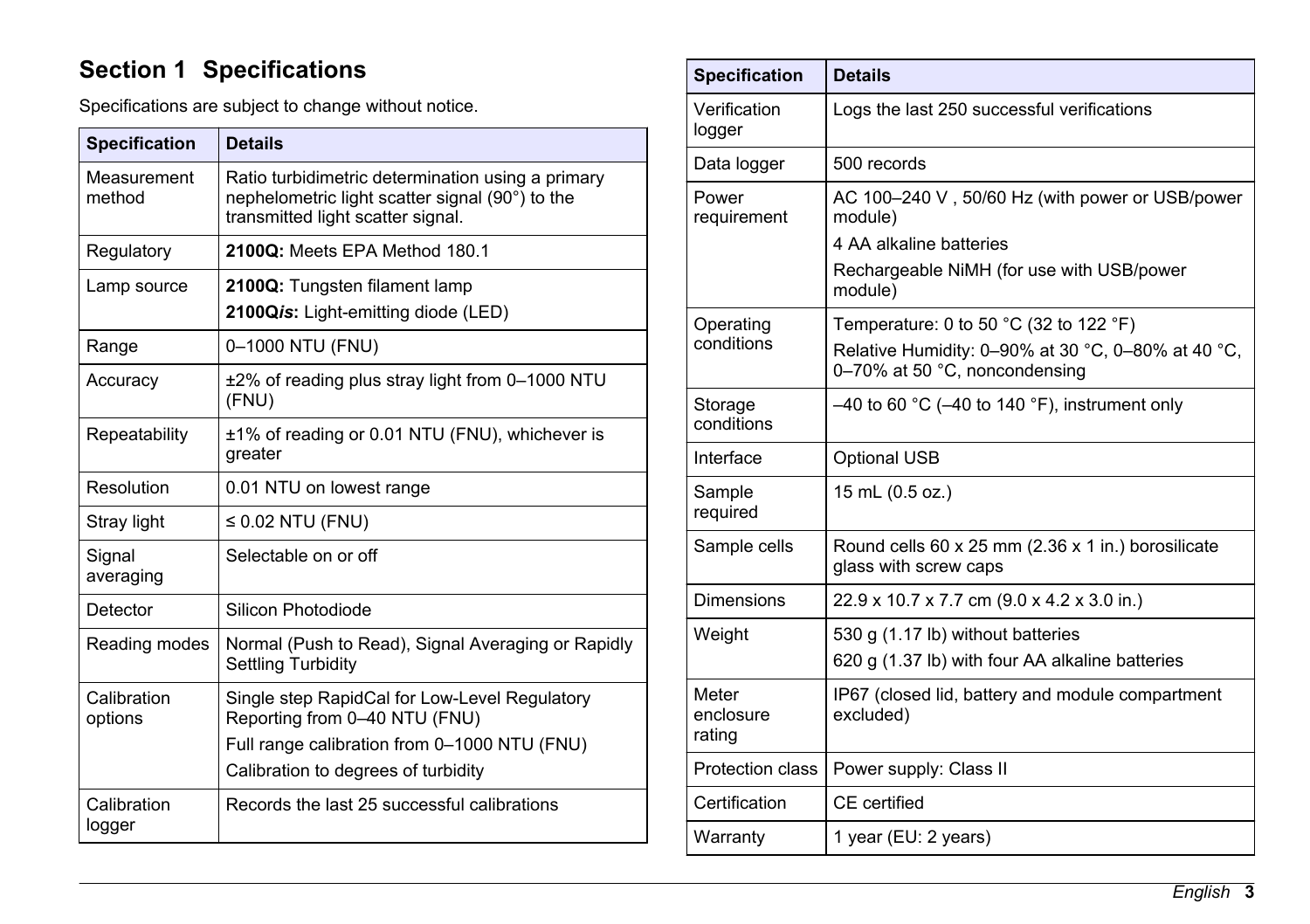# <span id="page-5-0"></span>**Section 2 General information**

In no event will the manufacturer be liable for direct, indirect, special, incidental or consequential damages resulting from any defect or omission in this manual. The manufacturer reserves the right to make changes in this manual and the products it describes at any time, without notice or obligation. Revised editions are found on the manufacturer's website.

### **2.1 Safety information**

The manufacturer is not responsible for any damages due to misapplication or misuse of this product including, without limitation, direct, incidental and consequential damages, and disclaims such damages to the full extent permitted under applicable law. The user is soley responsible to identify critical application risks and install appropriate mechanisms to protect processes during a possible equipment malfunction.

Please read this entire manual before unpacking, setting up or operating this equipment. Pay attention to all danger and caution statements. Failure to do so could result in serious injury to the operator or damage to the equipment.

Make sure that the protection provided by this equipment is not impaired. Do not use or install this equipment in any manner other than that specified in this manual.

### **2.2 Use of hazard information**

#### **D A N G E R**

Indicates a potentially or imminently hazardous situation which, if not avoided, will result in death or serious injury.

### **W A R N I N G**

Indicates a potentially or imminently hazardous situation which, if not avoided, could result in death or serious injury.

#### **C A U T I O N**

Indicates a potentially hazardous situation that may result in minor or moderate injury.

#### *N O T I C E*

Indicates a situation which, if not avoided, may cause damage to the instrument. Information that requires special emphasis.

### **2.3 Precautionary labels**

Read all labels and tags attached to the instrument. Personal injury or damage to the instrument could occur if not observed. A symbol on the instrument is referenced in the manual with a precautionary statement.



This is the safety alert symbol. Obey all safety messages that follow this symbol to avoid potential injury. If on the instrument, refer to the instruction manual for operation or safety information.



This symbol indicates that a risk of electrical shock and/or electrocution exists.



Electrical equipment marked with this symbol may not be disposed of in European domestic or public disposal systems. Return old or end-of-life equipment to the manufacturer for disposal at no charge to the user.

# **2.4 Compliance and certification**

#### **C A U T I O N**

This equipment is not intended for use in residential environments and may not provide adequate protection to radio reception in such environments.

**Canadian Radio Interference-Causing Equipment Regulation, ICES-003, Class A**:

Supporting test records reside with the manufacturer.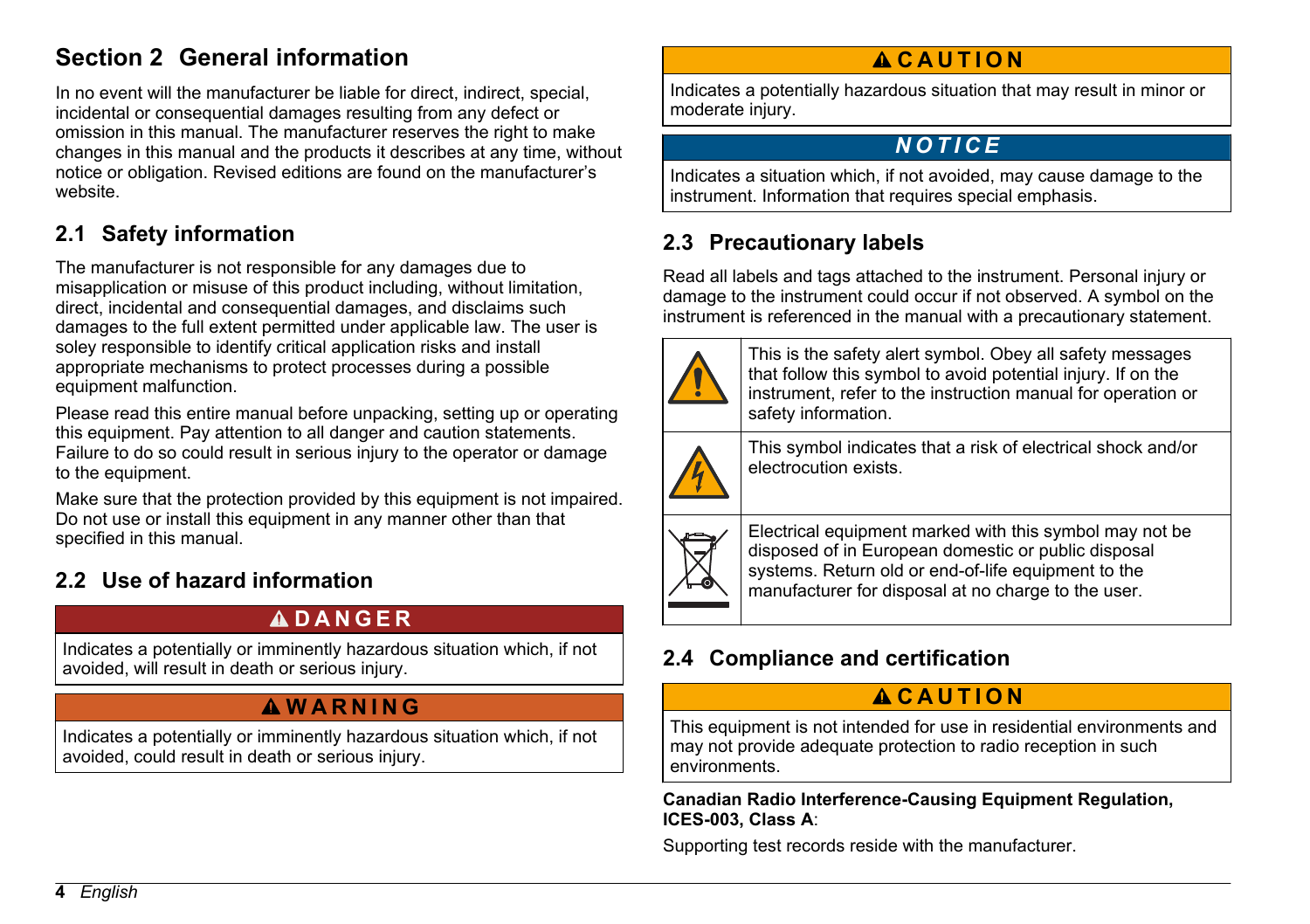<span id="page-6-0"></span>This Class A digital apparatus meets all requirements of the Canadian Interference-Causing Equipment Regulations.

Cet appareil numérique de classe A répond à toutes les exigences de la réglementation canadienne sur les équipements provoquant des interférences.

#### **FCC Part 15, Class "A" Limits**

Supporting test records reside with the manufacturer. The device complies with Part 15 of the FCC Rules. Operation is subject to the following conditions:

- **1.** The equipment may not cause harmful interference.
- **2.** The equipment must accept any interference received, including interference that may cause undesired operation.

Changes or modifications to this equipment not expressly approved by the party responsible for compliance could void the user's authority to operate the equipment. This equipment has been tested and found to comply with the limits for a Class A digital device, pursuant to Part 15 of the FCC rules. These limits are designed to provide reasonable protection against harmful interference when the equipment is operated in a commercial environment. This equipment generates, uses and can radiate radio frequency energy and, if not installed and used in accordance with the instruction manual, may cause harmful interference to radio communications. Operation of this equipment in a residential area is likely to cause harmful interference, in which case the user will be required to correct the interference at their expense. The following techniques can be used to reduce interference problems:

- **1.** Disconnect the equipment from its power source to verify that it is or is not the source of the interference.
- **2.** If the equipment is connected to the same outlet as the device experiencing interference, connect the equipment to a different outlet.
- **3.** Move the equipment away from the device receiving the interference.
- **4.** Reposition the receiving antenna for the device receiving the interference.
- **5.** Try combinations of the above.

#### **2.5 Product overview**

The 2100Q and 2100Q*is* portable turbidimeters measure turbidity from 0 to 1000 NTU (FNU). Primarily for field use, the portable meter operates on four AA batteries. Data can be stored and transferred to a printer, computer or USB storage device.

#### **Figure 1 Product overview**



#### **2.6 Product components**

Refer to [Figure 2](#page-7-0) to make sure that all components have been received. If any of these items are missing or damaged, contact the manufacturer or a sales representative immediately.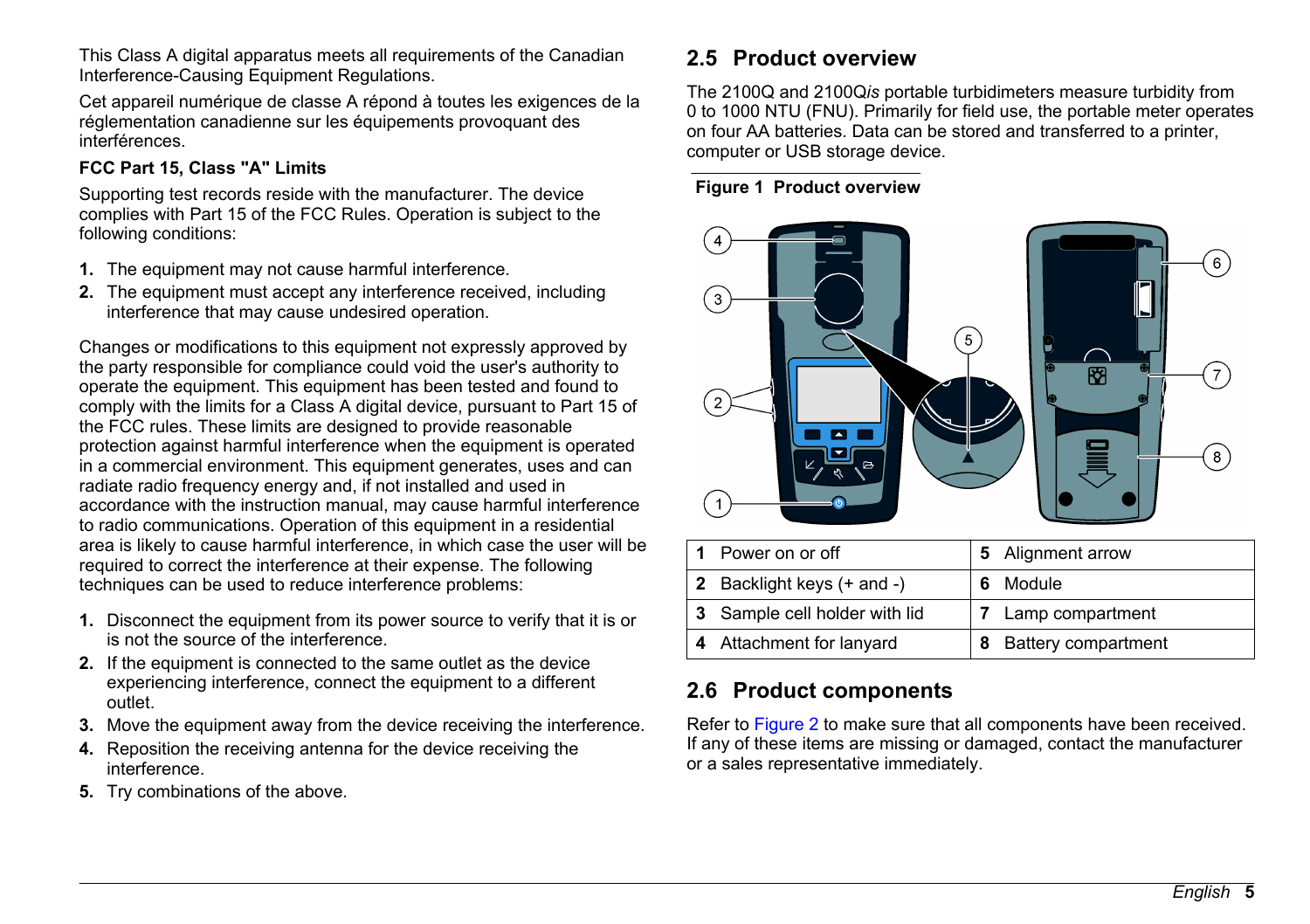#### <span id="page-7-0"></span>**Figure 2 2100Q and 2100Q***is* **components**



|   | 2100Q or 2100Qis turbidimeter                      | 6 | Silicone oil                                          |
|---|----------------------------------------------------|---|-------------------------------------------------------|
|   | 2 Carrying case                                    |   | 20, 100 and 800 NTU StablCal<br>calibration standards |
|   | User manual and Quick<br>reference guide           |   | 8 AA alkaline batteries (pk/4)                        |
|   | Oiling cloth                                       |   | StablCal 10 NTU verification                          |
| 5 | 1" sample cell (10 mL) with<br>cap $(\text{pk}/6)$ |   | standard                                              |

# **Section 3 Installation**

### **C A U T I O N**



Multiple hazards. Only qualified personnel must conduct the tasks described in this section of the document.

#### **3.1 Install the battery**



Explosion hazard. An expired battery can cause hydrogen gas buildup inside the instrument. Replace the battery before it expires. Do not store the instrument for long periods with a battery installed.

#### **W A R N I N G**

**W A R N I N G**

Potential fire hazard. Use only alkaline or nickel metal hydride batteries (NiMH) in the meter. Other battery types or incorrect installation can cause a fire. Never mix battery types in the meter.

#### *N O T I C E*

The battery compartment is not waterproof. If the battery compartment becomes wet, remove and dry the batteries and dry the interior of the compartment. Check the battery contacts for corrosion and clean them if necessary.

#### *N O T I C E*

When using nickel metal hydride (NiMH) batteries, the battery icon will not indicate a full charge after freshly charged batteries have been inserted (NiMH batteries are 1.2 V versus 1.5 V for alkaline batteries). Even though the icon does not indicate complete charge, 2300 mAH NiMH batteries will achieve 90% of instrument operation lifetime (before recharge) versus new alkaline batteries.

# *N O T I C E*

To avoid potential damage to the meter from battery leakage, remove the meter batteries prior to extended periods of non-use.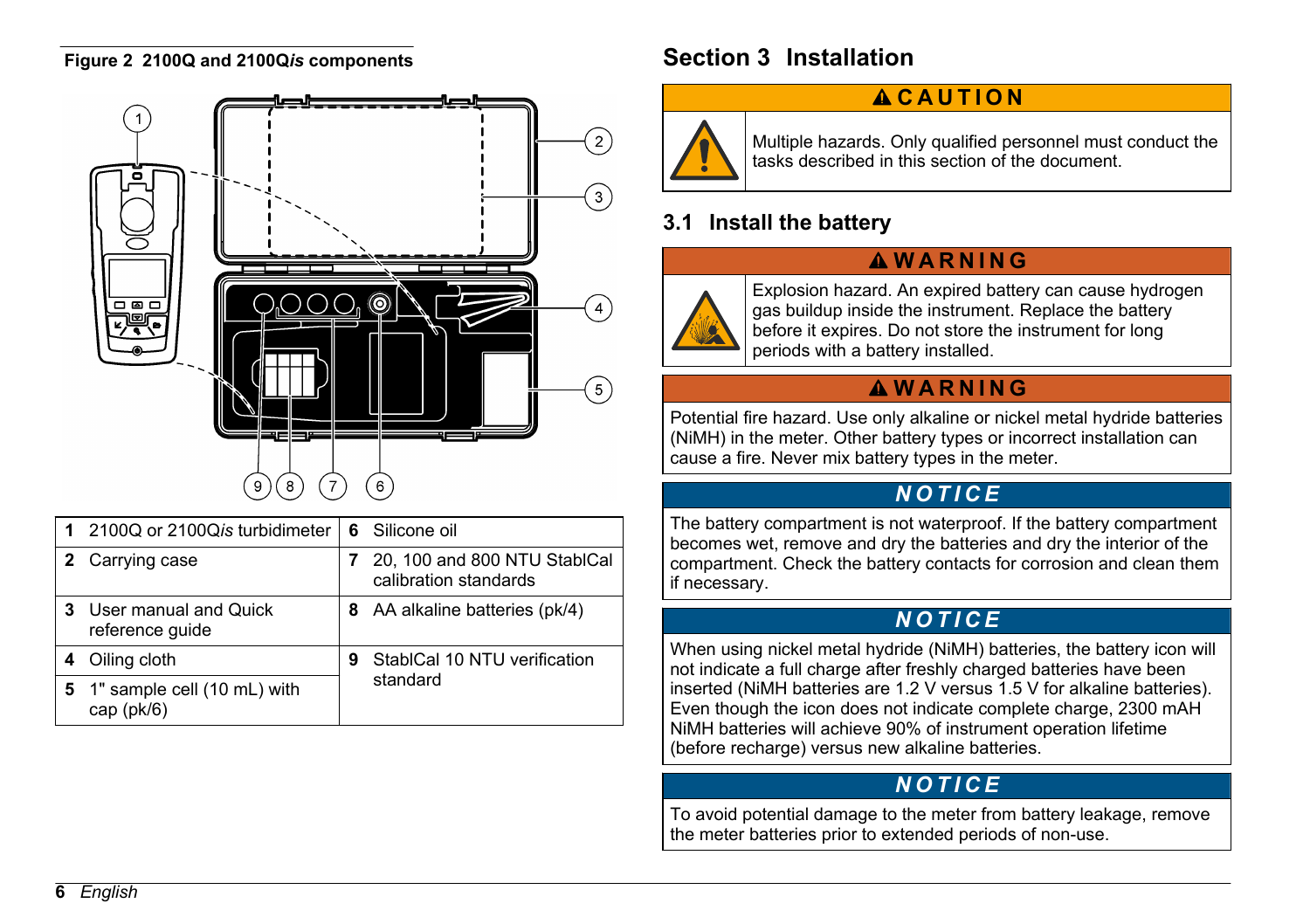<span id="page-8-0"></span>The meter can be powered with AA alkaline or rechargeable NiMH batteries. To conserve battery life, the meter will power off after 10 minutes of inactivity, the backlight powers off after 30 seconds. This time can be changed in the Power Management menu. *Note: Rechargeable batteries will only be recharged with the USB/power module. Refer to the module documentation for further information.*

For battery installation refer to Figure 3.

- **1.** Remove the battery cover.
- **2.** Install 4 AA alkaline or 4 AA nickel metal hydride (NiMH) batteries. Make sure that the batteries are installed in the correct orientation.
- **3.** Replace the battery cover.

#### **Figure 3 Battery installation**



### **Section 4 User interface and navigation**

#### **4.1 User interface**

#### **Figure 4 Keypad description**



|   | <b>SETTINGS</b> key: select menu<br>options for setting up the meter                                                                                  | <b>5</b> UP key: scroll through menus,<br>enter numbers and letters                                                    |
|---|-------------------------------------------------------------------------------------------------------------------------------------------------------|------------------------------------------------------------------------------------------------------------------------|
|   | 2 CALIBRATION key: shows<br>calibration screen, start<br>calibration, select cal options                                                              | <b>6 RIGHT</b> key (contextual): read<br>turbidity sample, selects or<br>confirms options, opens/jumps<br>to sub-menus |
| 3 | <b>DOWN</b> key: scroll through<br>menus, enter numbers and<br>letters                                                                                | 7 DATA MANAGEMENT key:<br>view, delete or transfer stored<br>data                                                      |
|   | <b>4 LEFT</b> key (contextual): access<br>for calibration verification.<br>cancels or exits the current<br>menu screen to the previous<br>menu screen |                                                                                                                        |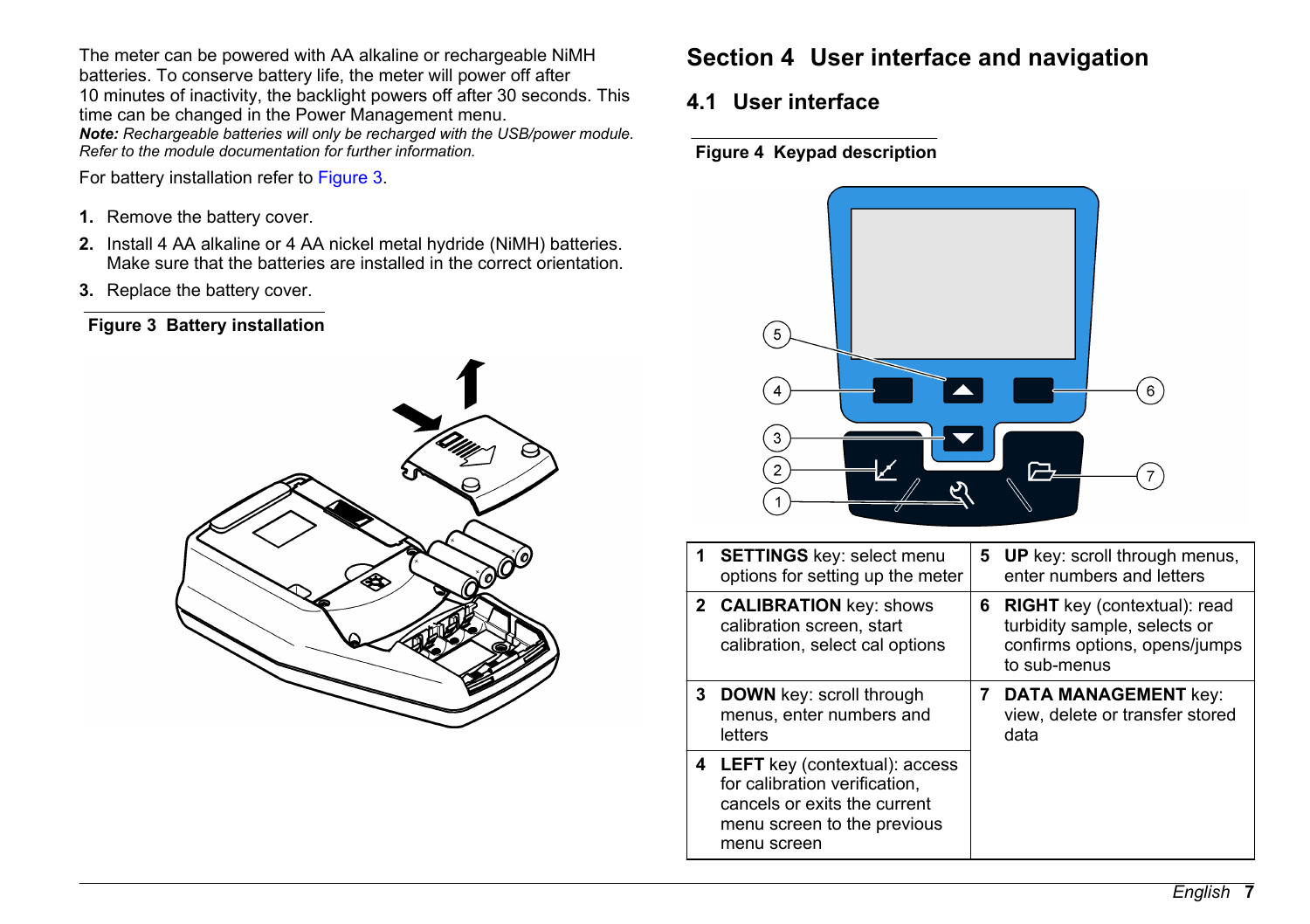### <span id="page-9-0"></span>**4.2 Display description**

The measurement screen shows the turbidity, unit, calibration status, date and time, operator ID (if setup) and sample ID (if setup). Refer to Figure 5.

#### **Figure 5 Single screen display**



|    | Operator identification                               | 9  | NTU (Nephelometric Turbidity<br>Unit) or FNU (Formazin<br>Turbidity Unit) |
|----|-------------------------------------------------------|----|---------------------------------------------------------------------------|
|    | <b>2</b> Sample identification                        | 10 | Reading mode: Rapidly<br>Settling Turbidity (Target<br>icon)              |
| 3  | Stability or display lock<br>indicator                | 11 | Reading mode: Signal<br>Average (X-bar icon)                              |
| 4  | Calibration status indicator<br>(Calibration OK=pass) |    | 12 Time                                                                   |
| 5. | Calibration status indicator<br>(Calibration ?=fail)  | 13 | Date                                                                      |
| 6  | Parameter title                                       | 14 | Read (contextual: OK, Select)                                             |
| 7  | AC power icon                                         | 15 | Options (contextual)                                                      |
| 8  | Battery icon                                          | 16 | Verification calibration                                                  |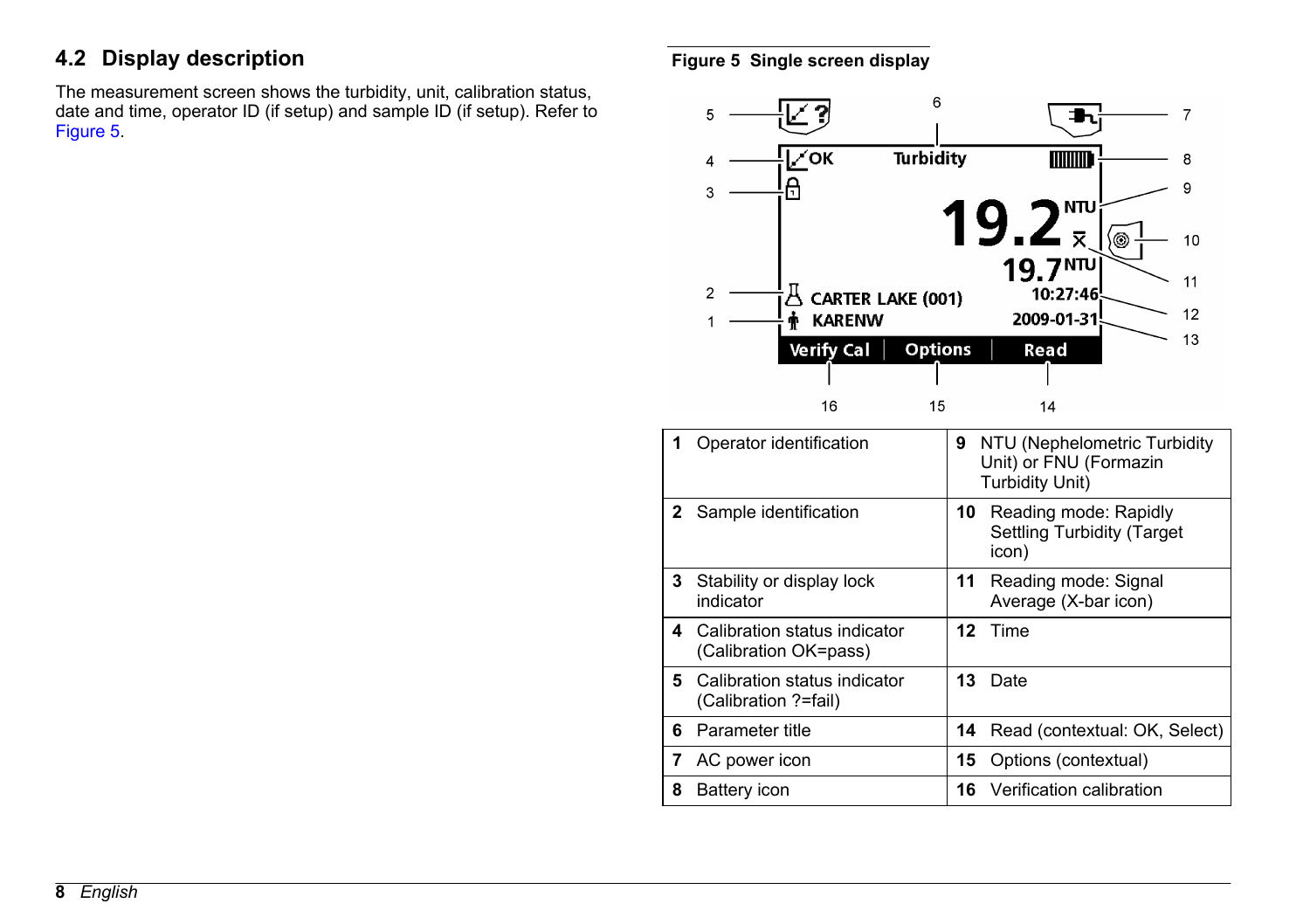### <span id="page-10-0"></span>**4.3 Navigation**

The meter contains a Settings menu, Reading Options menu, Calibration Options menu and Calibration Verification Options menu to change various options. Use the **UP** and **DOWN** keys to highlight different options. Push the **RIGHT** key to select an option. There are two ways to change options:

**1.** Select an option from a list: Use the **UP** and **DOWN** keys to select an option. If check boxes are shown, more than one option can be selected. Push the **LEFT** key under Select.

*Note: To deselect check boxes, push the LEFT key under Deselect.*

- **2.** Enter an option value using the arrow keys: Push the **UP** and **DOWN** keys to enter or change a value.
- **3.** Push the **RIGHT** key to advance to the next space.
- **4.** Push the **RIGHT** key under **OK** to accept the value.

# **Section 5 Startup**

### **5.1 Turn the meter on and off**

Push the **ON/OFF** key to turn on or turn off the meter. If the meter does not turn on, make sure that the batteries, or the module, are properly installed or that the AC power supply is properly connected to an electrical outlet.

*Note: The Auto-Shutoff option can also be used to turn off the meter. Refer to*  [Power management](#page-14-0) *on page 13.*

### **5.2 Change the language**

There are three options to set the language:

- The display language is selected when the meter is powered on for the first time.
- The display language is selected when the power key is pushed and held.
- The language can be changed from the Settings menu.
- **1.** Select a language from the list. Confirm with **OK**.
- **2.** Push **Done** when the update is complete.

#### **5.3 Change the date and time**

The date and time can be changed from the Date & Time menu.

- **1.** Push the **SETTINGS** key and select Date & Time.
- **2.** Update the time and date information:

| <b>Option</b> | <b>Description</b>                                                                                                                                           |
|---------------|--------------------------------------------------------------------------------------------------------------------------------------------------------------|
| Format        | Select one of the formats for the date and time:<br>vyyy-mm-dd 24h<br>yyyy-mm-dd 12h<br>dd-mm-yyyy 24h<br>dd-mm-yyyy 12h<br>mm/dd/yyyy 24h<br>mm/dd/yyyy 12h |
| Date          | Enter the current date                                                                                                                                       |
| Time          | Enter the current time                                                                                                                                       |

The current date and time will be shown on the display.

After the date and time setup, the meter is ready to take a reading.

# **Section 6 Standard operation**

### **6.1 Use a sample ID**

The sample ID tag is used to associate readings with a particular sample location. If assigned, stored data will include this ID.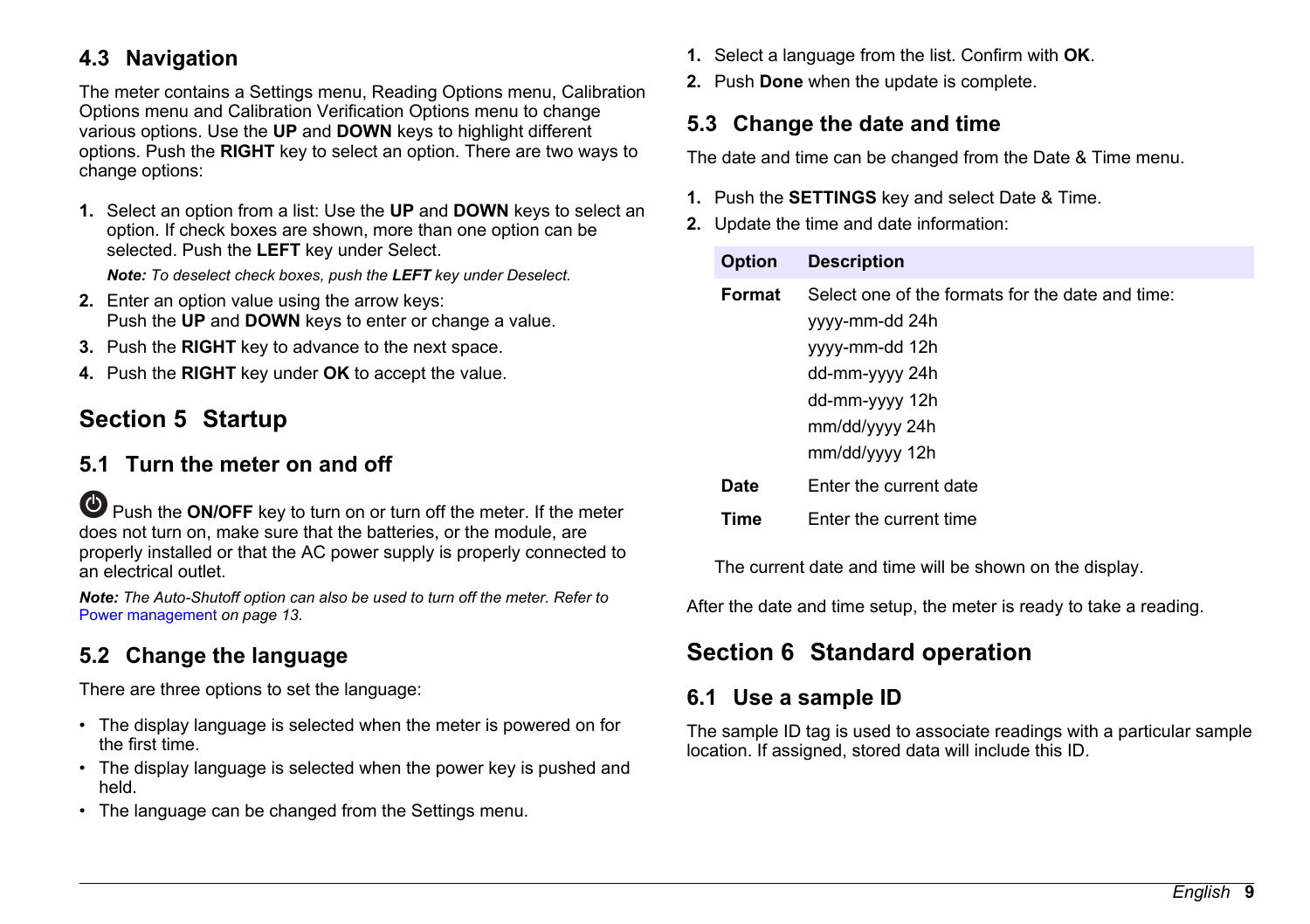- <span id="page-11-0"></span>**1.** Select **Sample ID** in the Settings menu.
- **2.** Select, create or delete a sample ID:

| <b>Option</b>                    | <b>Description</b>                                                                                                   |
|----------------------------------|----------------------------------------------------------------------------------------------------------------------|
| <b>Current ID</b>                | Select an ID from a list. The current ID will be<br>associated with sample data until a different<br>ID is selected. |
| <b>Create a New</b><br>Sample ID | Enter a name for a new sample ID.                                                                                    |
| Delete Sample ID                 | Delete an existing sample ID.                                                                                        |

#### **6.2 Use an operator ID**

The operator ID tag associates readings with an individual operator. All stored data will include this ID.

- **1.** Select **Operator ID** in the Settings menu.
- **2.** Select, create or delete an operator ID:

| <b>Option</b>                             | <b>Description</b>                                                                                                   |  |
|-------------------------------------------|----------------------------------------------------------------------------------------------------------------------|--|
| <b>Current ID</b>                         | Select an ID from a list. The current ID will be<br>associated with sample data until a different<br>ID is selected. |  |
| <b>Create a New</b><br><b>Operator ID</b> | Enter a name for a new operator ID<br>(maximum 10 names can be entered).                                             |  |
| <b>Delete Operator ID</b>                 | Delete an existing operator ID.                                                                                      |  |

- 
- **6.3 Calibrate the turbidimeter with StablCal Standards**

*Note: For best accuracy use the same sample cell or four matched sample cells for all readings during calibration. Insert the sample cell in the instrument cell*

*compartment so the diamond or orientation mark aligns with the raised orientation mark in front of the cell compartment.*



**1.** Push the **CALIBRATION** key to enter the Calibration mode. Follow the instructions on the display. *Note: Gently invert each standard before inserting the standard.*



**2.** Insert the 20 NTU StablCal Standard and close the lid. *Note: The standard to be inserted is bordered.*



**3.** Push **Read**. The display shows Stabilizing and then shows the result.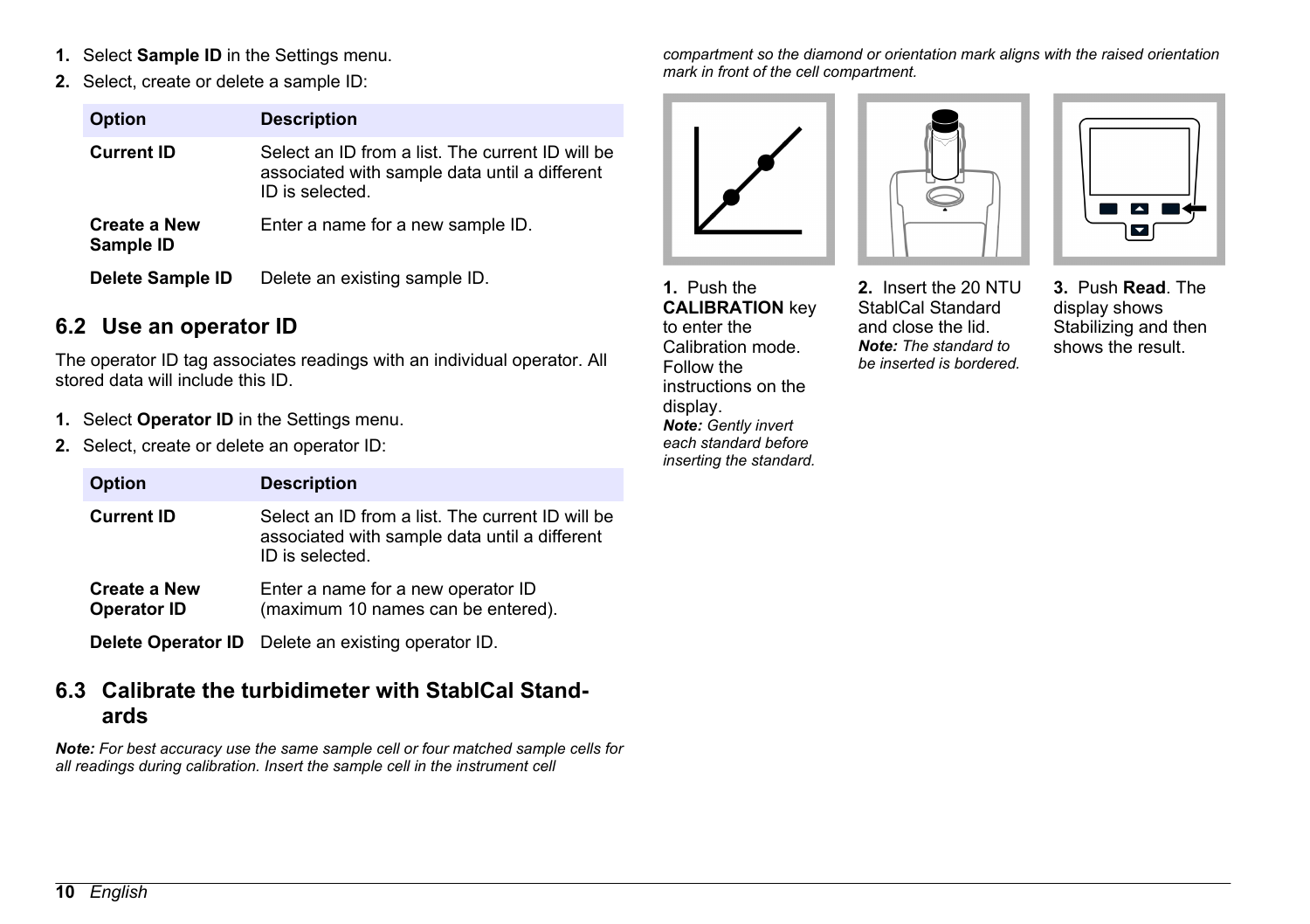<span id="page-12-0"></span>

**4.** Repeat Step 2 and 3 with the 100 NTU and 800 NTU StablCal Standard. *Note: Push Done to complete a 2 point calibration.*



**5.** Push **Done** to review the calibration details.

**6.** Push **Store** to save the results. After a calibration is complete, the meter automatically goes into the Verify Cal mode. Refer to **[Calibration](#page-19-0)** [verification \(Verify](#page-19-0) [Cal\)](#page-19-0) on page 18.

 $\blacksquare$  $\overline{\mathbf{z}}$ 

### **6.4 Turbidity measurement**

### **W A R N I N G**

Potential explosion and fire hazard. This turbidimeter is designed for water based samples. Do not measure solvent or combustible based samples.

Readings can be taken with the Normal reading mode, Signal Average mode or in the Rapidly Settling Turbidity mode. Refer to [Reading modes](#page-20-0) on page 19 for more information. For accurate turbidity readings use clean sample cells and remove air bubbles (degassing).

#### **6.4.1 Measurement notes**

Proper measurement techniques are important in minimizing the effects of instrument variation, stray light and air bubbles. Use the following measurement notes for proper measurements.

#### **Instrument**

- Make sure that the meter is placed on a level, stationary surface during the measurement. *Note: Do not hold the meter in the hand during measurement.*
- Always close the sample compartment lid during measurement, calibration and storage.
- Remove sample cell and batteries from the instrument if the instrument is stored for an extended time period (more than a month).
- Keep the sample compartment lid closed to prevent the entry of dust and dirt.

#### **Sample cells**

- Always cap the sample cell to prevent spillage of the sample into the instrument.
- Always use clean sample cells in good condition. Dirty, scratched or damaged cells can cause inaccurate readings.
- Make sure that cold samples do not "fog" the sample cell.
- Store sample cells filled with distilled or deionized water and cap tightly.

#### **Measurement**

- Measure samples immediately to prevent temperature changes and settling. Before a measurement is taken, always make sure that the sample is homogeneous throughout.
- Avoid sample dilution when possible.
- Avoid operation in direct sunlight.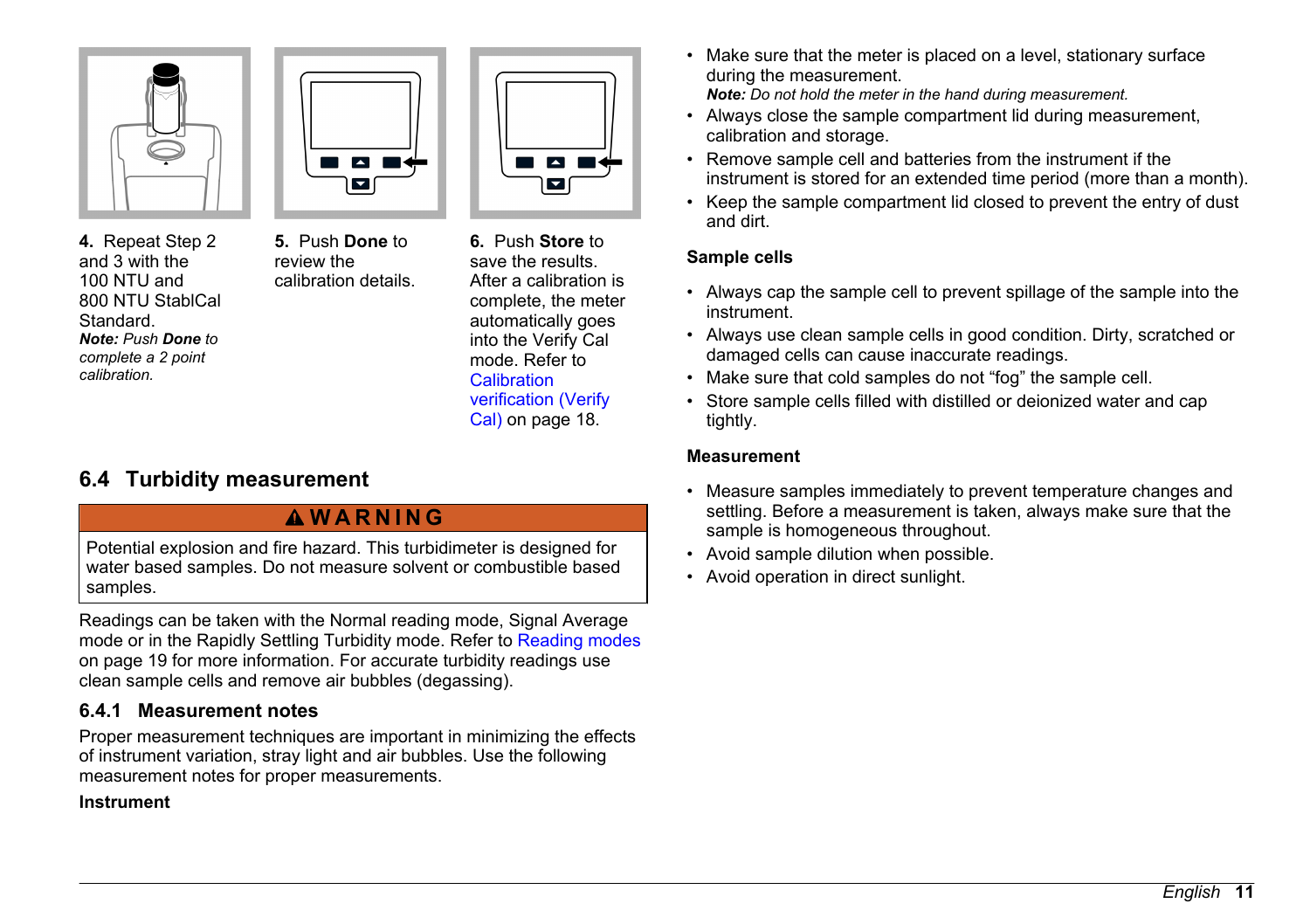#### <span id="page-13-0"></span>**6.4.2 Turbidity measurement procedure**

*Note: Before a measurement is taken, always make sure that the sample is homogeneous throughout.*







- **2.** Wipe the cell with a soft, lint-free cloth to remove water spots and fingerprints.
- 
- **3.** Apply a thin film of silicone oil. Wipe with a soft cloth to obtain an even film over the entire surface ([Apply](#page-20-0) [silicone oil to a](#page-20-0) [sample cell](#page-20-0) on page 19).



**4.** Push the **Power** key to turn the meter on. Place the instrument on a flat, sturdy surface.

*Note: Do not hold the instrument while making measurements.*

**5.** Gently invert and then insert the sample cell in the instrument cell compartment so the diamond or orientation mark aligns with the raised orientation mark in front of the cell compartment. Close the lid.



**6.** Push **Read**. The display shows Stabilizing then the turbidity in NTU (FNU). The result is shown and stored automatically. **Additional** information is available on the manufacturer's website.

### **Section 7 Data management**

#### **7.1 About stored data**

The following types of data are stored in the data log:

- Reading Log: stores automatically each time a sample reading is taken (500 records).
- Calibration Log: stores only when **Store** is selected at the end of a calibration (25 records).
- Verify Cal Log: stores only after **Done** is selected at the end of a verification calibration (250 records).

When the data log becomes full, the oldest data point is deleted when more data is added to the log.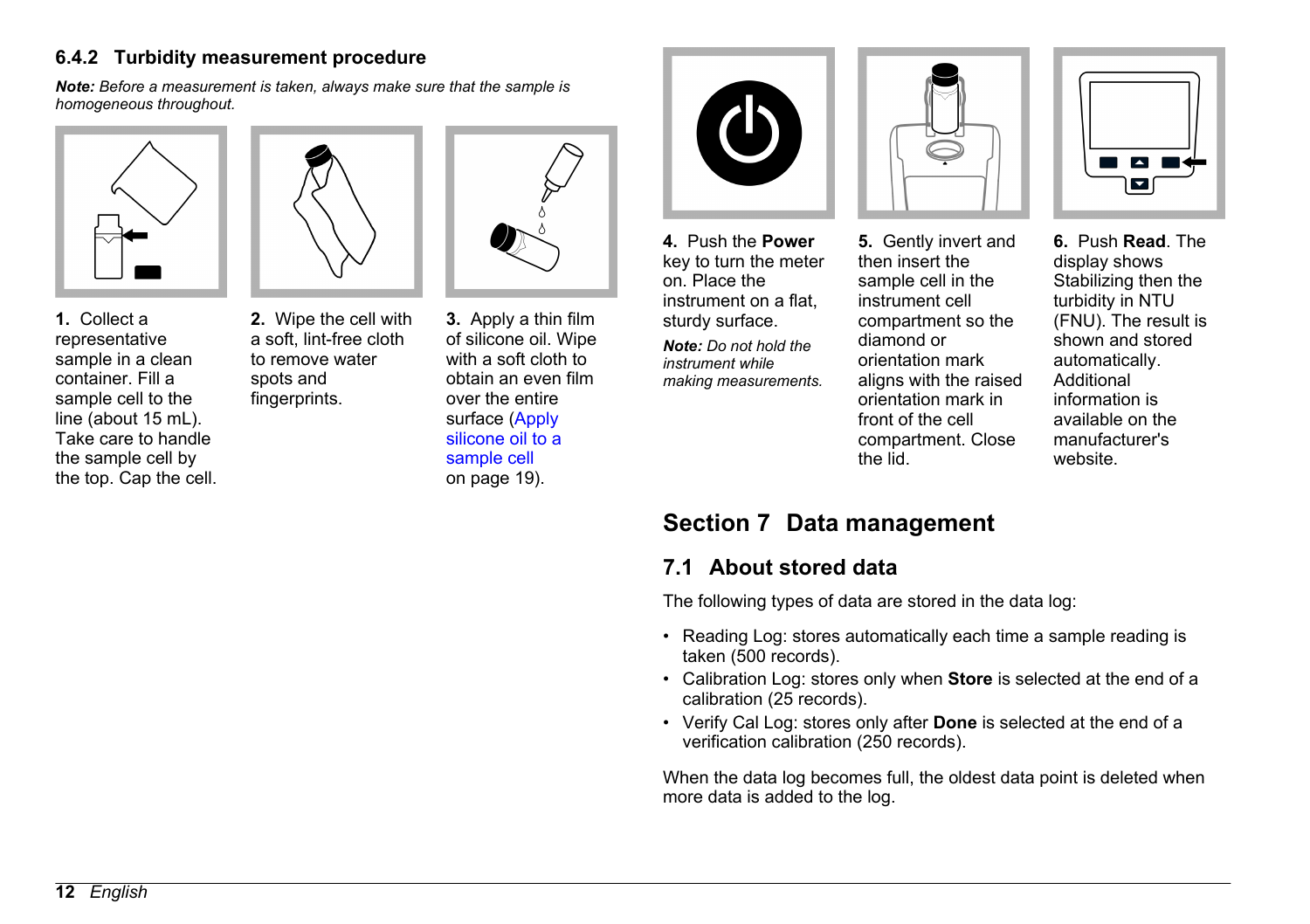### <span id="page-14-0"></span>**7.2 View data log**

The data log contains Reading Log, Calibration Log and Verify Cal log. All logs can be sorted by date.

#### **1.** Push the **DATA MANAGEMENT** key.

- **2.** Select View Data Log to view the stored data.
- **3.** Push **Select** to view additional information.

| <b>Option</b>          | <b>Description</b>                                                                                                                                                                                               |
|------------------------|------------------------------------------------------------------------------------------------------------------------------------------------------------------------------------------------------------------|
| <b>Reading Log</b>     | Reading Log—shows the date, time and<br>reading mode and associated calibration data.                                                                                                                            |
| <b>Calibration Log</b> | Calibration Log—shows the date and time of<br>calibration data and additional information about<br>the calibration.                                                                                              |
| <b>Verify Cal Log</b>  | Verify Cal Log-shows the calibration<br>verification date and time and additional<br>information about the verification.                                                                                         |
| All Logs by Date       | The most recent data and additional information<br>is shown. The icons show whether the data is<br>from a reading, calibration or calibration<br>verification and identifies the reading mode, if<br>applicable. |

#### **7.3 Delete data log**

There are two possibilities to delete stored readings in the Data Management menu:

**1.** Push the **DATA MANAGEMENT** key and select Delete Data Log.

| <b>Option</b>                 | <b>Description</b>                                                                      |
|-------------------------------|-----------------------------------------------------------------------------------------|
| <b>Delete Last</b><br>Reading | Only the last reading stored can be deleted<br>until a new reading is taken and stored. |
| <b>Delete All Logs</b>        | The entire Reading Log can be deleted at<br>once.                                       |

#### **7.4 Send stored data**

Data can be stored and transferred to a printer, computer or USB storage device. The data will be formatted as an XML file. Install the USB/power module to the meter and to AC power. Refer to the module documentation for more information.

### **Section 8 Advanced operation**

#### **8.1 Display contrast**

- **1.** Push the **SETTINGS** key and select Display Contrast.
- **2.** Use the **UP** and **DOWN** key to adjust the contrast of the display and push OK.

#### **8.2 Power management**

Use power management to change the backlight option and the battery saving auto-shutoff option.

*Note: Power management is not active when the meter is connected to AC power.*

- **1.** Push the **SETTINGS** key and select Power Management.
- **2.** Select which display option to change.

| <b>Option</b>           | <b>Description</b>                                                                                                                                                                                                                                                                                   |
|-------------------------|------------------------------------------------------------------------------------------------------------------------------------------------------------------------------------------------------------------------------------------------------------------------------------------------------|
| <b>Backlight</b>        | The display is illuminated. To maximize battery life,<br>select a time period after which the backlight will<br>automatically power off if no key is pushed: 10 s.<br>20 s, 30 s, 1 min, 2 min, 5 min<br><b>Note:</b> The Backlight keys (Figure 1 on page 5) will turn the<br>backlight on and off. |
| Auto-<br><b>Shutoff</b> | To maximize battery life, set a time period after<br>which the meter will automatically power off if no key<br>is pushed: 1 min, 2 min, 5 min, 10 min, 30 min, 1 h                                                                                                                                   |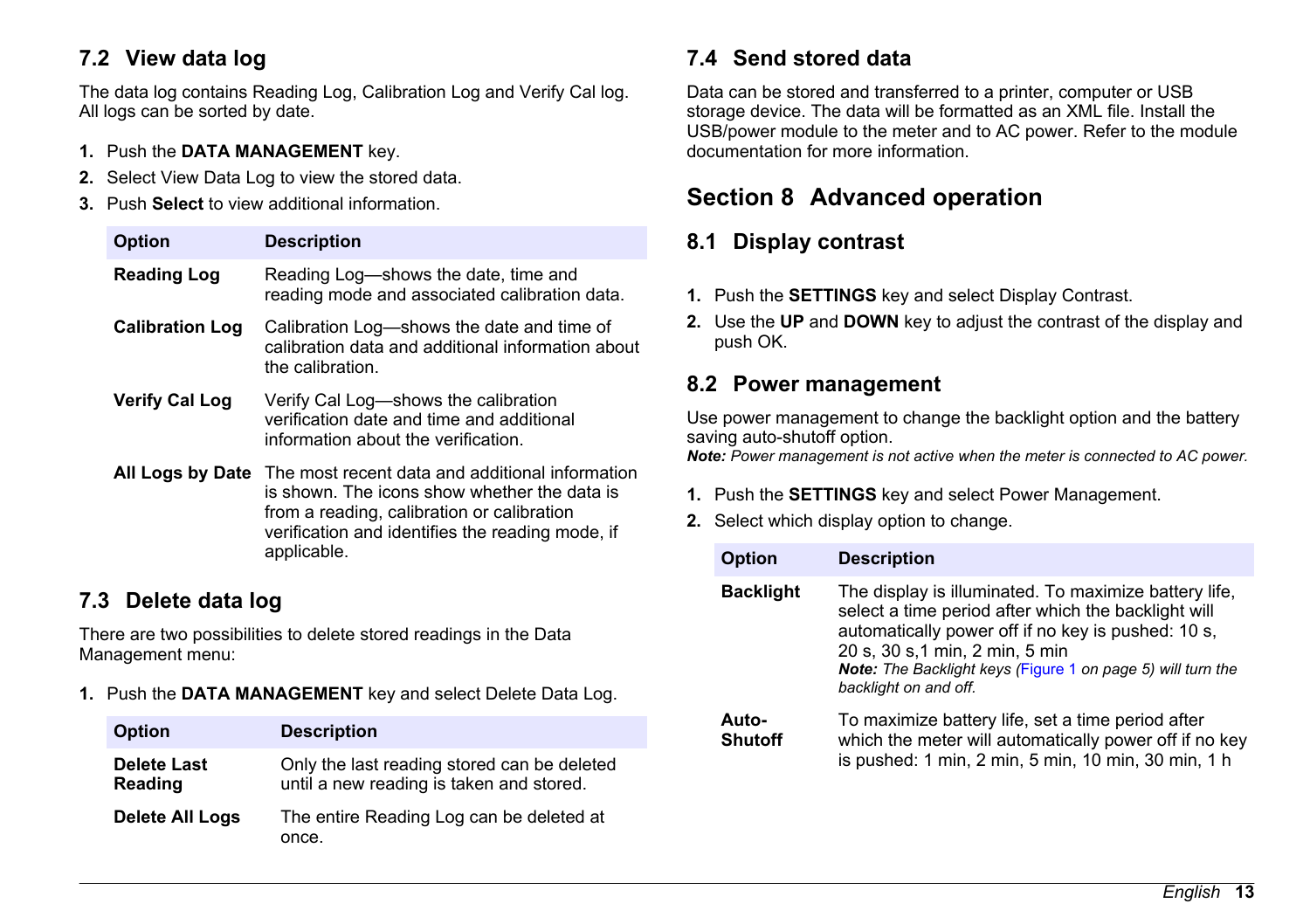#### <span id="page-15-0"></span>**8.3 Set the sound options**

The meter can make an audible sound when a key is pushed, when a reading is complete or when the calibration reminder is due.

- **1.** Push **SETTINGS** and select Sounds.
- **2.** Select which events will produce an audible sound. Multiple items can be selected.

| <b>Option</b>       | <b>Description</b>                                                       |
|---------------------|--------------------------------------------------------------------------|
| <b>Key Press</b>    | The meter will make an audible sound<br>whenever a key is pushed.        |
| Reading<br>complete | The meter will make an audible sound<br>whenever a reading is completed. |
| <b>Reminders</b>    | The meter will make an audible sound when a<br>calibration is due.       |

#### **8.4 Security options**

The Security Options menu is used to protect the meter setup.

The Setup Date and Time, Delete Data Log, Restoring Factory Defaults and Restore Factory Cal screens are not accessible without a password.

Store the password in a safe and accessible place. If the specified password is forgotten and Security Options is turned on, the operator is locked out of the restricted menus. Contact technical support if the password is lost.

#### **8.4.1 Turn security options on**

The security options and the set password options are used together to prevent access to restricted menus.

- **1.** Push the **SETTINGS** key and select Security Options.
- **2.** Select Edit Password and use the **UP** and **DOWN** keys to set a password.
- **3.** Select Security On to enable the password setting. The requirement for the password entry is controlled by setting Security Options on or off.

*Note: Set the Security to Off to disable the password setting.*

**4.** Push the **ON/OFF** key to turn off and on the meter to activate the password settings.

#### **8.5 View meter information**

The instrument information menu shows specific information such as the meter name, model number, software version, serial number and available Operator and Sample IDs. 10 Operator IDs and 100 Sample IDs are available.

**1.** Push the **SETTINGS** key and select Meter Information.

### **8.6 Calibration**

The portable turbidimeter is calibrated with Formazin Primary Standards at the factory. The meter should be calibrated upon receipt for best results. The manufacturer recommends calibration with a primary standard such as StablCal Stabilized Standards or with formazin standards every three months.

*Note: Set Cal Reminder Repeat in the Calibration Options menu for periodical calibration. Verify the calibration once a week.*

#### **8.6.1 Calibration options**

The calibration options contain Calibration History, Calibration Curves, Cal Reminder Repeat and Restore Factory Calibration.

**1.** Push the **CALIBRATION** key and then the **UP**and **DOWN** key.

| <b>Option</b>                 | <b>Description</b>                                                                                                                                          |
|-------------------------------|-------------------------------------------------------------------------------------------------------------------------------------------------------------|
| <b>Calibration</b><br>History | The calibration history shows a list of the times<br>when the meter was calibrated. Select a date<br>and time to view a summary of the calibration<br>data. |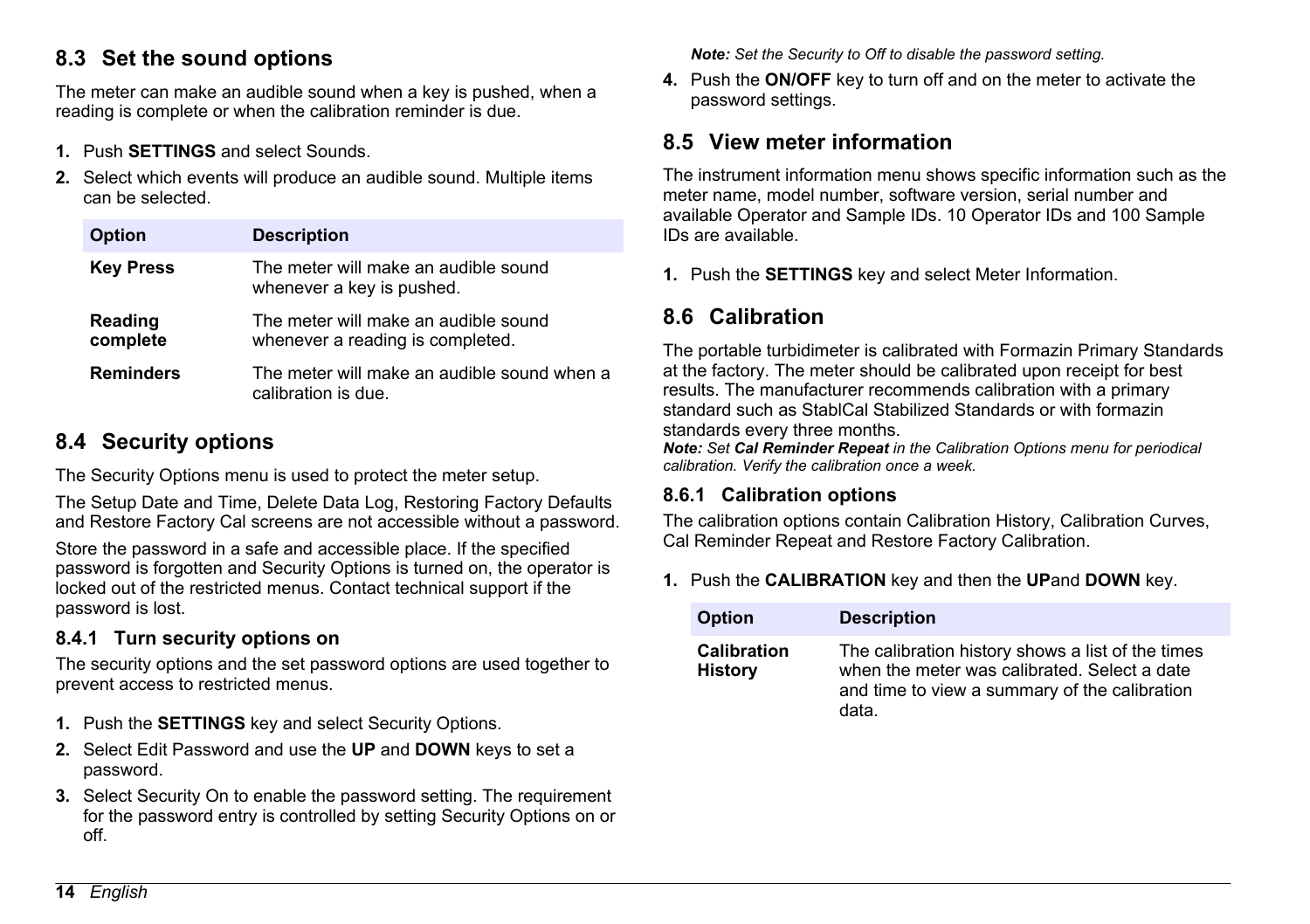<span id="page-16-0"></span>

| <b>Option</b>                     | <b>Description</b>                                                                                                                                                        |
|-----------------------------------|---------------------------------------------------------------------------------------------------------------------------------------------------------------------------|
| <b>Cal Curve</b>                  | Select one of the calibration curves for<br>calibration:                                                                                                                  |
|                                   | StablCal RapidCal (0-40 NTU)                                                                                                                                              |
|                                   | StablCal (0-1000 NTU)                                                                                                                                                     |
|                                   | Formazin RapidCal (0-40 NTU)                                                                                                                                              |
|                                   | Formazin (0-1000 NTU)                                                                                                                                                     |
|                                   | Degrees $(0-100 \text{ mg/L})$                                                                                                                                            |
|                                   | SDVB (0-1000 NTU)                                                                                                                                                         |
|                                   | Custom (0-1000 NTU)                                                                                                                                                       |
| <b>Cal Reminder</b><br>Repeat     | The meter will make an audible sound when<br>calibration is due. Select one of the following<br>options for time interval and push OK: Off, 1 d,<br>7 d. 30 d. 60 d. 90 d |
| Restore<br>Factory<br>Calibration | All user calibrations will be deleted. The original<br>factory calibration is restored.                                                                                   |

#### **8.6.2 Calibration standard overview**

Refer to Table 1 for the calibration standard overview.

#### **Table 1 Calibration overview**

|                                   | Type of calibration   Required standards                  |               |                  |         |
|-----------------------------------|-----------------------------------------------------------|---------------|------------------|---------|
| StablCal RapidCal<br>$(0-40$ NTU) |                                                           | <b>20 NTU</b> |                  |         |
| StablCal<br>$(0-1000 NTU)$        |                                                           |               | 20 NTU   100 NTU | 800 NTU |
| Formazin RapidCal<br>$(0-40$ NTU) | Typically<br>deionized or<br>distilled water <sup>1</sup> | <b>20 NTU</b> |                  |         |

<sup>&</sup>lt;sup>1</sup> The water must have a turbidity < 0.5 NTU to prepare the calibration standards.

#### **Table 1 Calibration overview (continued)**

| Type of calibration               | <b>Required standards</b>                                 |               |                |         |
|-----------------------------------|-----------------------------------------------------------|---------------|----------------|---------|
| Formazin<br>(0-1000 NTU)          | Typically<br>deionized or<br>distilled water <sup>1</sup> | <b>20 NTU</b> | <b>100 NTU</b> | 800 NTU |
| Degrees<br>$(0-100 \text{ mg/L})$ | Typically<br>deionized or<br>distilled water <sup>1</sup> | <b>20 NTU</b> | <b>100 NTU</b> |         |
| <b>SDVB</b><br>(0-1000 NTU)       | Typically<br>deionized or<br>distilled water <sup>1</sup> | 20 NTU        | <b>100 NTU</b> | 800 NTU |
| Custom<br>(0-1000 NTU)            | Typically<br>deionized or<br>distilled water <sup>1</sup> | Select values |                |         |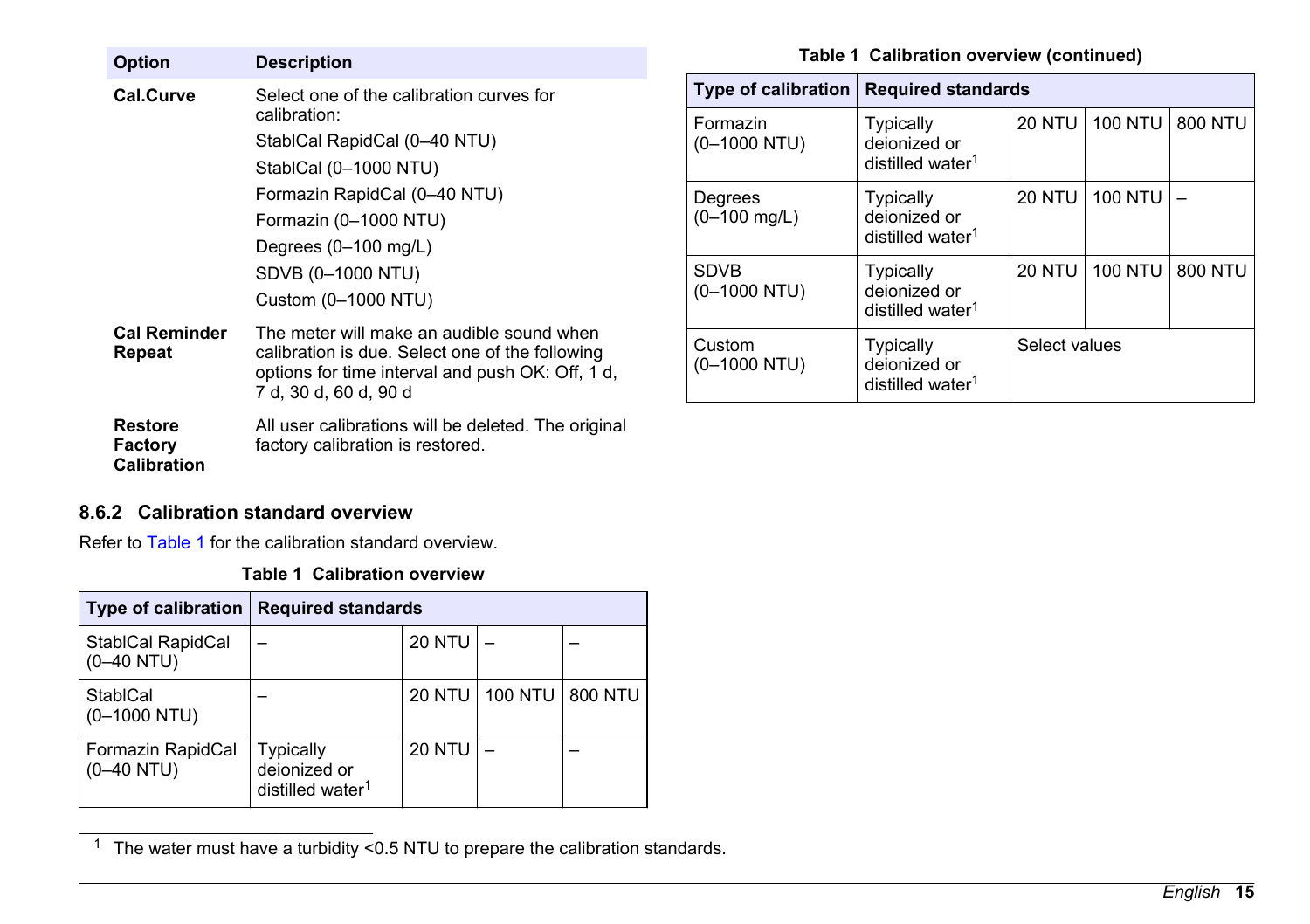#### <span id="page-17-0"></span>**8.6.3 StablCal RapidCal calibration**





**1.** Push the **CALIBRATION** key to enter the Calibration mode. Follow the instructions on the display. *Note: Gently invert each standard before inserting the standard.*

**2.** Push the **UP** and **DOWN** key to access Cal Options and then select Cal.Curve.



**3.** Select StablCal RapidCal from the list and push **OK**.



**4.** Insert the 20 NTU StablCal Standard and close the lid. *Note: The standard to be inserted is bordered.*



**5.** Push **Read**. The display shows Stabilizing and then shows the result.



**6.** Push **Done** to review the calibration details.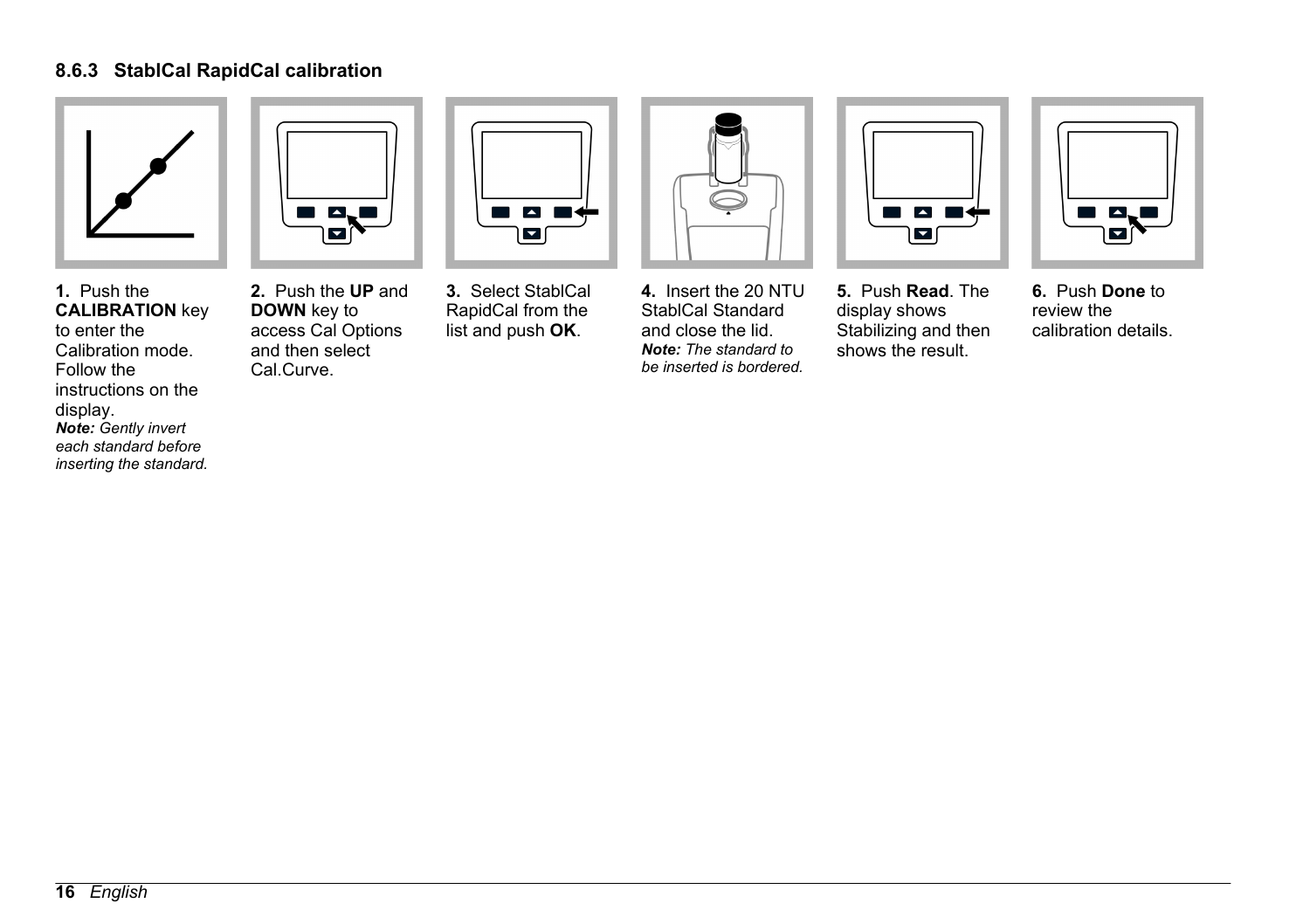

**7.** Push **Store** to save the results. After a calibration is complete, the meter automatically goes into the Verify Cal mode, refer to **[Calibration](#page-19-0)** [verification \(Verify](#page-19-0) [Cal\)](#page-19-0) on page 18.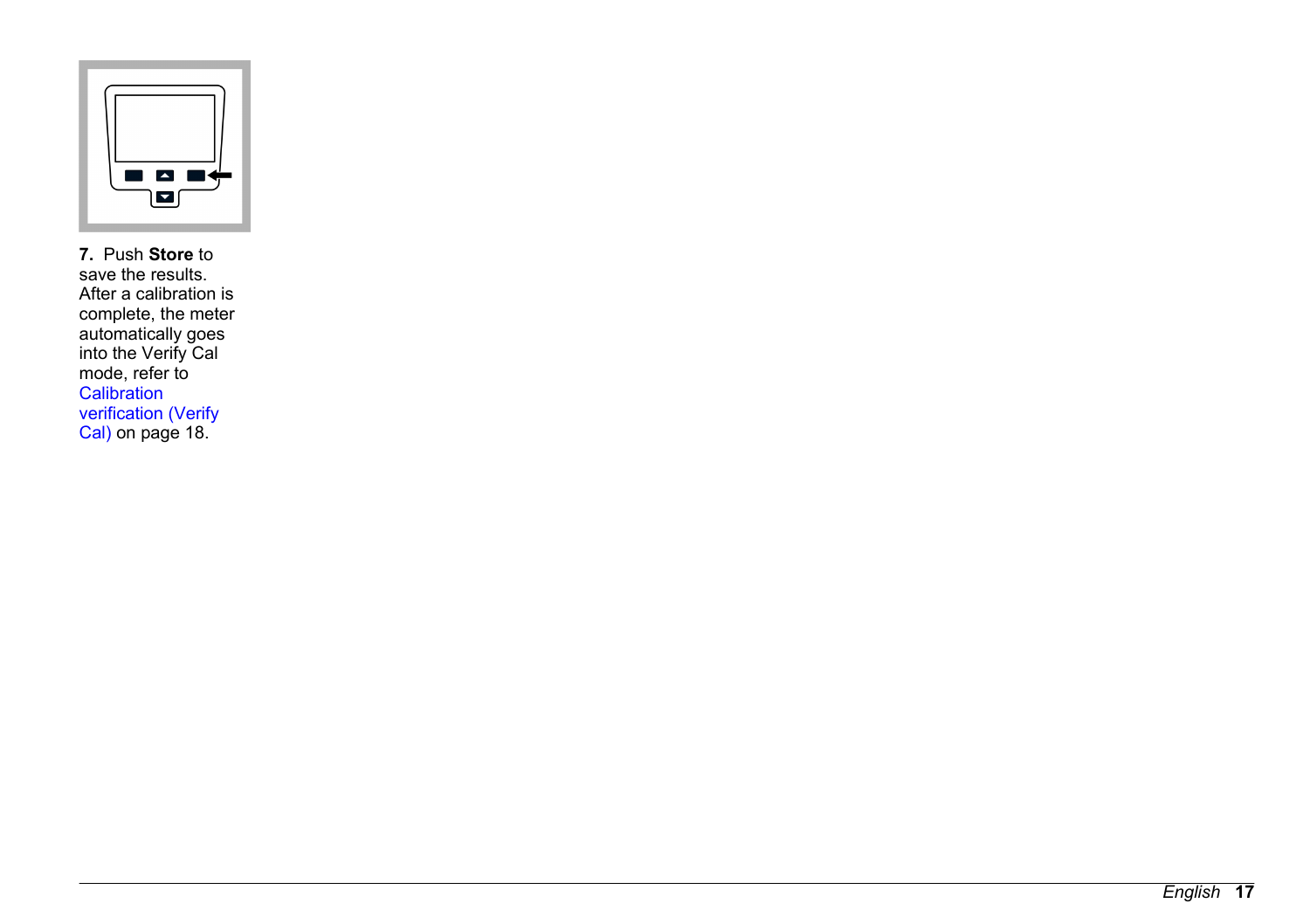#### <span id="page-19-0"></span>**8.6.4 Verification options**

The Verification Options contain: Set Verification Standard, Set Acceptance Criteria and Verification Reminder.

**1.** Push the **Left** key (Verify Cal) and then the **UP** and **DOWN** keys.

| <b>Option</b>                          | <b>Description</b>                                                                                                                                                                                                                                                                                                  |
|----------------------------------------|---------------------------------------------------------------------------------------------------------------------------------------------------------------------------------------------------------------------------------------------------------------------------------------------------------------------|
| Set<br>Verification<br><b>Standard</b> | To change the verification standard use the UP<br>and DOWN keys to enter a new standard value.<br>Range 0.50-20.0 NTU (Default setting:<br>10.00 NTU)                                                                                                                                                               |
|                                        | Range 0-20 NTU for RapidCal (0-40 NTU)                                                                                                                                                                                                                                                                              |
|                                        | 0–800 NTU for calibration curves with a range<br>from 0–1000 NTU                                                                                                                                                                                                                                                    |
| Set<br>Acceptance<br>Criteria          | Enter the Acceptance Criteria for comparison<br>against the initial calibration verification reading<br>to determine passing or failing. Range 1–50%<br>(Default setting: 10%)                                                                                                                                      |
| Verification<br>Reminder               | Verification Reminder—The meter will make an<br>audible sound when verification is due. Select<br>one of the following options for time interval and<br>push OK:Off, 30 min (Default setting), 2 h, 4 h,<br>8 h, 24 h<br>Allow Defer-Push Allow Defer and select Yes<br>or No to postpone the verification due time |

#### **8.6.5 Calibration verification (Verify Cal)**

The manufacturer recommends a calibration verification once a week. After a calibration is complete, the meter automatically goes into the Verify Cal mode.

Make sure that the sample cell is clean. Oil the sample cell with silicone oil, refer to [Apply silicone oil to a sample cell](#page-20-0) on page 19. Check the

standard solution. Prepare a formazin standard at the same value and read the value.



**1.** Push **Verify Cal** to enter the Verify menu.

**2.** Gently invert the standard. Insert the 10.0 NTU (or other defined value) Verification Standard and close the lid.



**3.** Push **Read**. The display shows Stabilizing and then shows the result and tolerance range.



**4.** Push **Done** to return to the reading display. Repeat the calibration verification if the verification failed.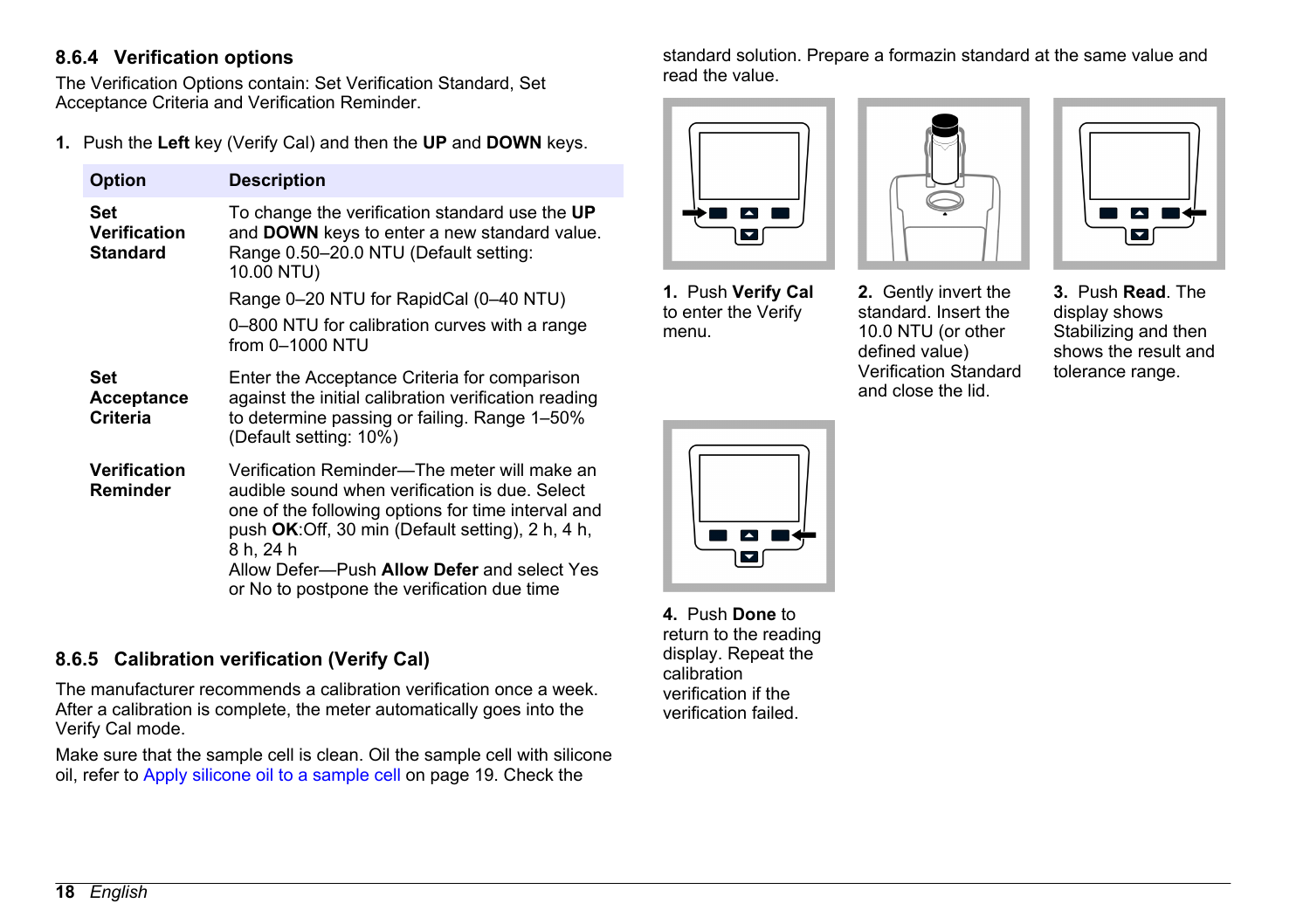### <span id="page-20-0"></span>**8.7 Reading modes**

- **1.** Push the **UP** or **DOWN** key to enter the Reading Options menu.
- **2.** Select Reading Mode to select one of the following options:

| <b>Option</b>                         | <b>Description</b>                                                                           |
|---------------------------------------|----------------------------------------------------------------------------------------------|
| <b>Normal</b><br>(Default<br>setting) | The normal mode reads and averages three<br>readings. The result is shown after the reading. |
| Signal                                | The Signal Average mode compensates for rea                                                  |

The Signal Average mode compensates for reading fluctuations caused by drifting of sample particles through the light path.

The X-bar icon is shown on the display when signal averaging is on.

The Signal Average mode measures 12 times and starts to show the average after three readings. The final result is the average of all 12 readings.

**Rapidly Settling Turbidity (RST)**

**Average**



The Rapidly Settling Turbidity (RST) mode calculates and continuously updates the turbidity reading of the sample to a confidence of 95%, based on the accumulated trend of the real time measured values.

The RST mode is best used on samples that settle rapidly and continuously change in value. The reading is based on a correctly prepared sample that is homogeneous at the beginning of the reading. It is best applied to samples that are greater than 20 NTU. The sample must be mixed thoroughly by inversion immediately before inserting it into the meter.

The target icon is shown on the display when the Rapidly Settling Turbidity is on.

The Rapidly Settling Turbidity reads and calculates five readings while showing intermediate results.

#### **8.8 Apply silicone oil to a sample cell**

Sample cells and caps must be extremely clean and free from significant scratches. Apply a thin coating of silicone oil on the outside of the sample cells to mask minor imperfections and scratches that may contribute to light scattering.

*Note: Use only the provided silicone oil. This silicone oil has the same refractive index as the sample cell glass.*



**1.** Clean the inside and outside of the cells and caps by washing with a laboratory glass cleaning detergent. Follow with multiple rinses with distilled or demineralized

water.



**2.** Apply a small bead of silicone oil from the top to the bottom of the cell.



**3.** Use the provided oiling cloth to spread the oil uniformly. Wipe off the excess so that only a thin coat of oil is left. Make sure that the sample cell is almost dry with little or no visible oil. *Note: Store the oiling cloth in a plastic storage bag to keep the cloth clean.*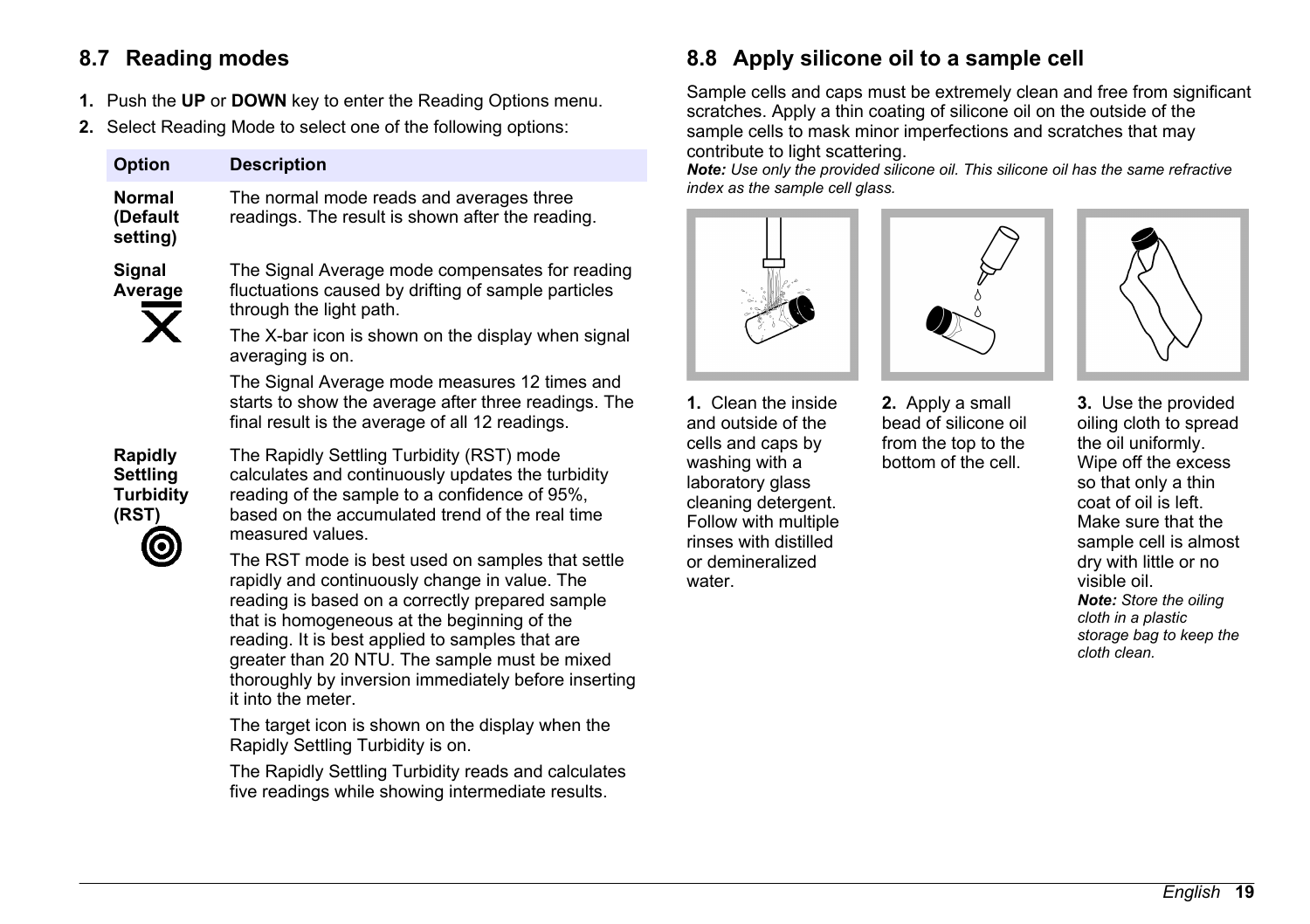#### <span id="page-21-0"></span>**8.9 Indexing a single cell**

Precise measurements for very low turbidity samples require the use of a single cell for all measurements or optically matching the cells. Use one cell to provide the best precision and repeatability. When one cell is used, an index or orientation mark (other than the factory-placed diamond) can be placed on the cell so it is inserted into the instrument with the same orientation each time.

When using a single cell, make an index or orientation mark on the cell as follows: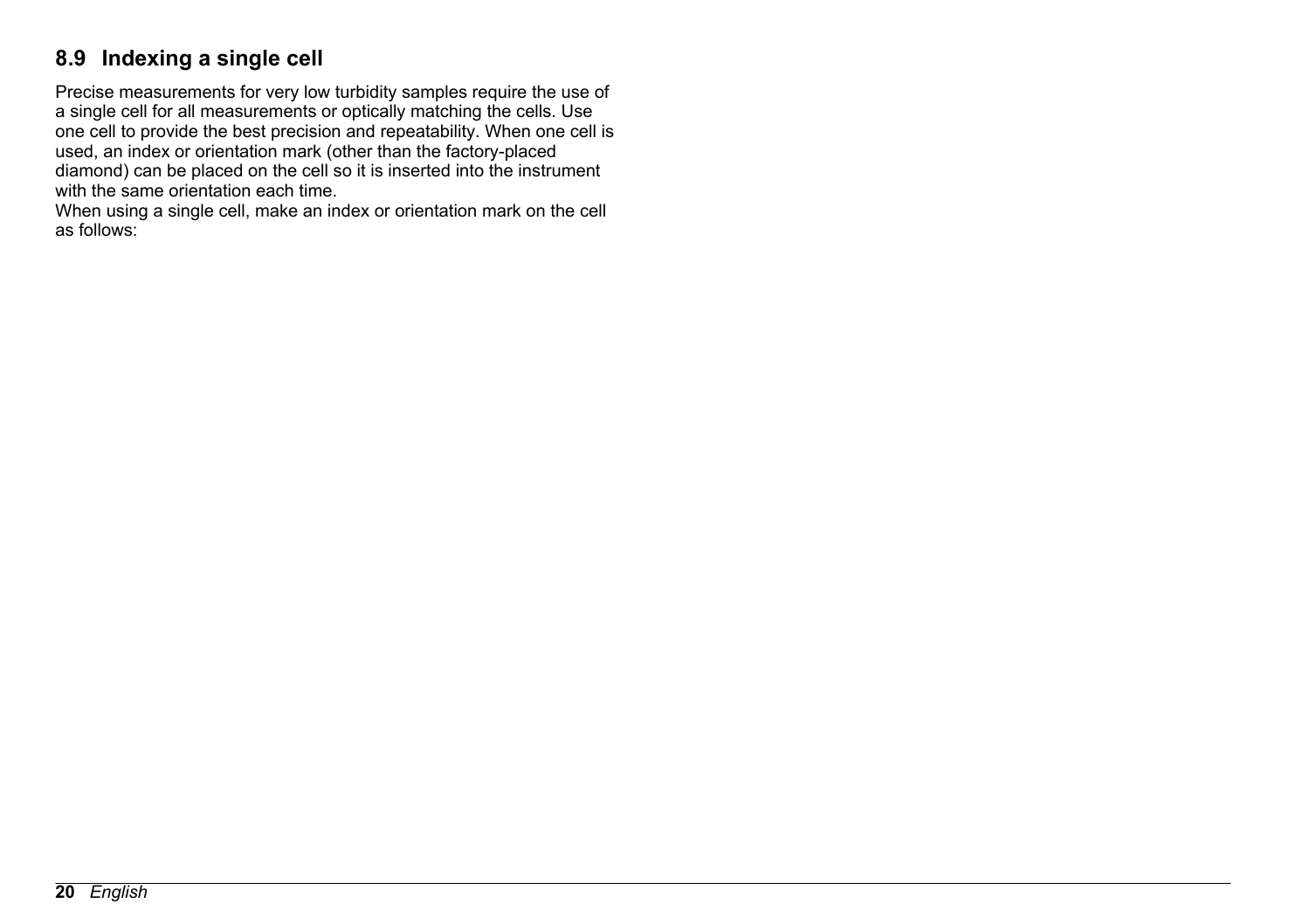

**1.** Fill the clean sample cell to the line with high quality water  $( $0.5 \text{ NTU}$ )$ and cap immediately. Let the sample cell degas for at least five minutes.



**2.** Wipe with lint-free cloth. Apply a thin film of silicone oil [\(Apply silicone oil to](#page-20-0) [a sample cell](#page-20-0) on page 19).



**3.** Push the **POWER** key to turn the meter on. Place the instrument on a flat, sturdy surface. *Note: Do not hold the instrument while making measurements.*



**4.** Insert the sample cell in the instrument cell compartment so the diamond or orientation mark always aligns with the raised orientation mark in front of the cell compartment. Close the lid.



**5.** Push the **UP** and **DOWN** key to access the Reading Options and then select Indexing Sample Cell. *Note: The instruments always stays in the last selected reading mode.*



**6.** Push **Read**. The display shows Stabilizing then the turbidity in NTU. Record the cell position in the cell compartment and the reading result.



**7.** Remove the cell, rotate it slightly approximately ⅛ of a turn and insert it again into the cell compartment. Close the lid.



**8.** Push **Read**. Record the cell position in the cell compartment and the reading result.



**9.** Repeat step 6 until the lowest reading is shown. Place an orientation mark on the cell marking band near the top of the cell so the cell can be consistently inserted in the position that yields the lowest reading.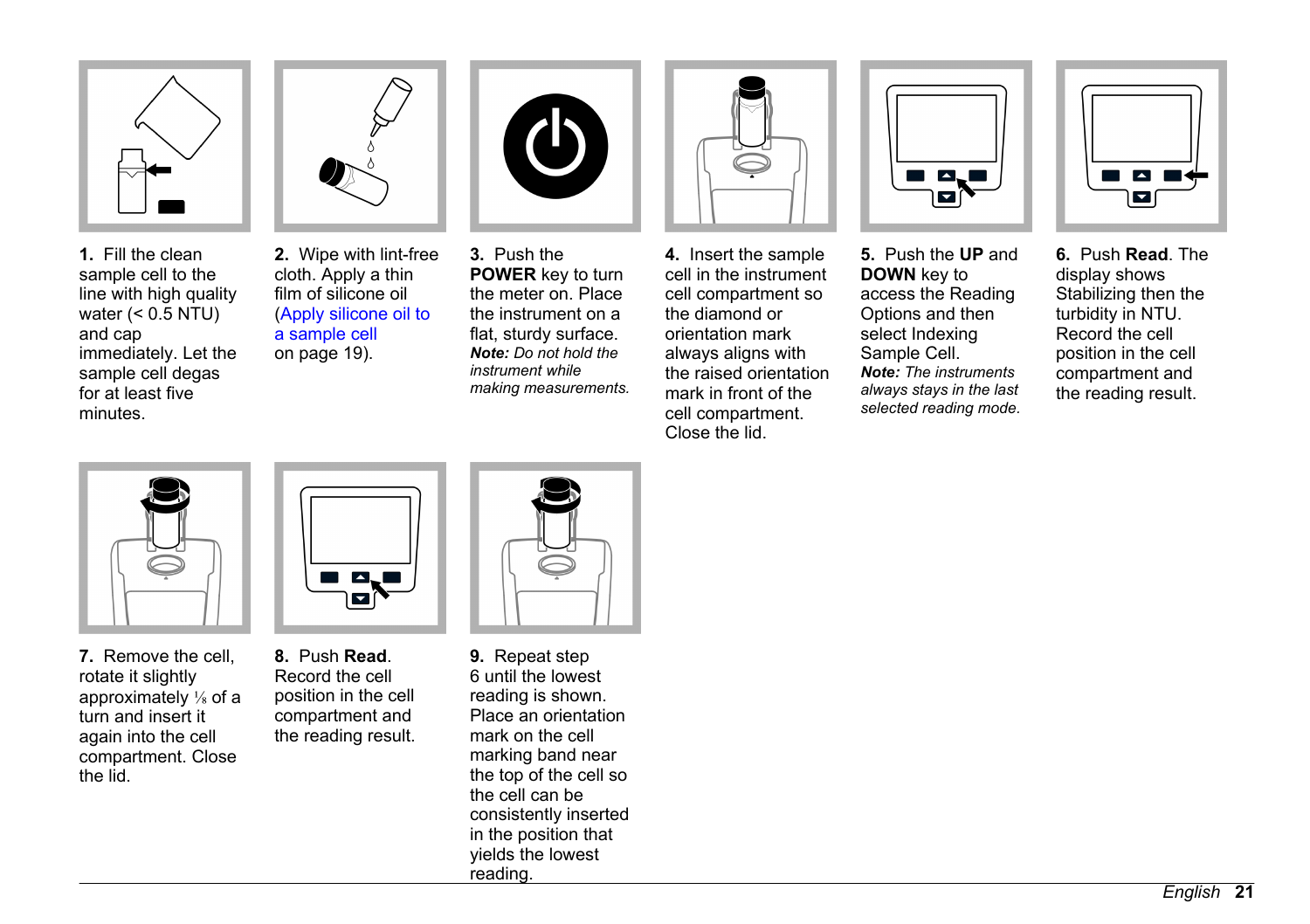# <span id="page-23-0"></span>**Section 9 Maintenance**



#### **C A U T I O N**

Multiple hazards. Only qualified personnel must conduct the tasks described in this section of the document.

#### **9.1 Clean the meter**

The meter is designed to be maintenance-free and does not require regular cleaning for normal operation. Exterior surfaces of the meter may be cleaned as necessary.

*Note: Do not clean the meter with solvents to avoid damaging the material.*

**1.** Clean the meter with a dust- and lint-free dry or slightly damp cloth. A mild soap solution can also be used for liposoluble contamination.

### **9.2 Store the sample cells**

### *N O T I C E*

Do not air dry the sample cells.

*Note: Always store the sample cells with caps on to prevent the cells from drying.*

- **1.** Fill the sample cells with distilled or demineralized water.
- **2.** Cap and store the sample cells.
- **3.** Wipe the outside of the sample cells dry with the a soft cloth.

## **9.3 Replace the battery**





Explosion hazard. An expired battery can cause hydrogen gas buildup inside the instrument. Replace the battery before it expires. Do not store the instrument for long periods with a battery installed.

## **W A R N I N G**

Potential fire hazard. Use only alkaline or nickel metal hydride batteries (NiMH) in the meter. Other battery types or incorrect installation can cause a fire. Never mix battery types in the meter.

For battery replacement refer to [Install the battery](#page-7-0) on page 6.

- **1.** Remove the battery cover.
- **2.** Remove the batteries.
- **3.** Install 4 AA alkaline or 4 AA nickel metal hydride (NiMH) batteries. Make sure that the batteries are installed in the correct orientation.
- **4.** Replace the battery cover.

### **9.4 Replace the lamp**

### **C A U T I O N**

Burn Hazard. Wait until lamp cools down. Contact with the hot lamp can cause burns.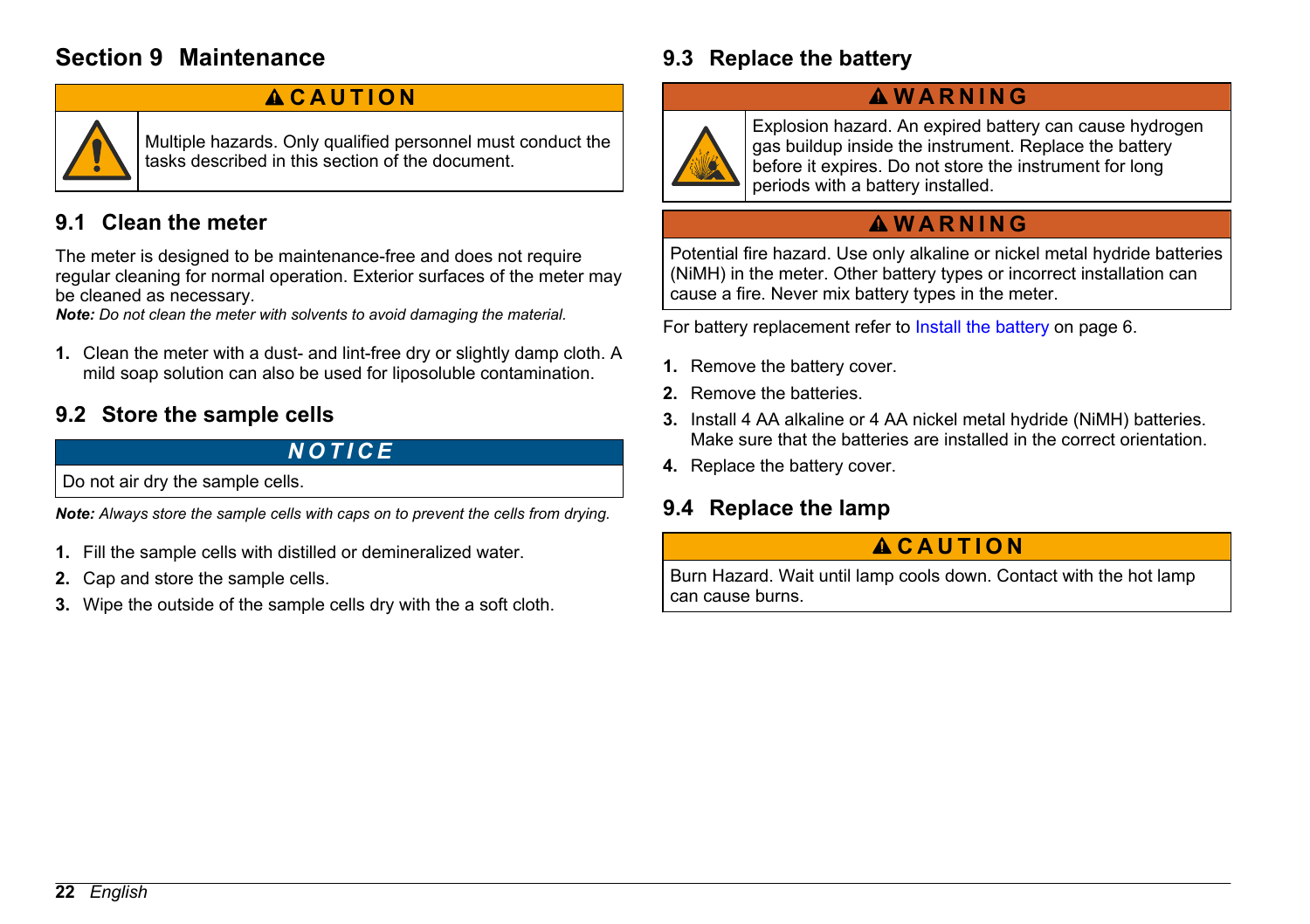





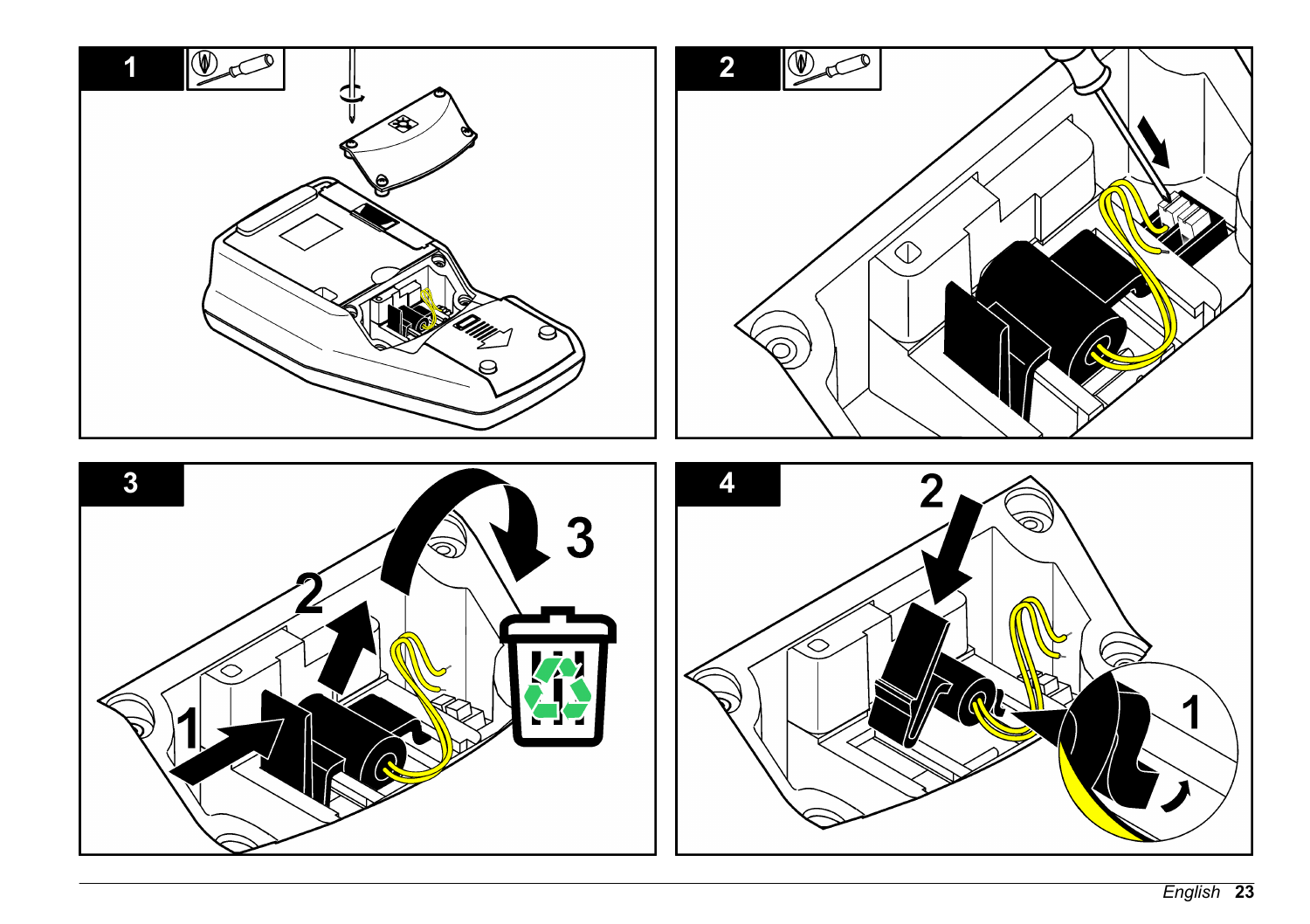





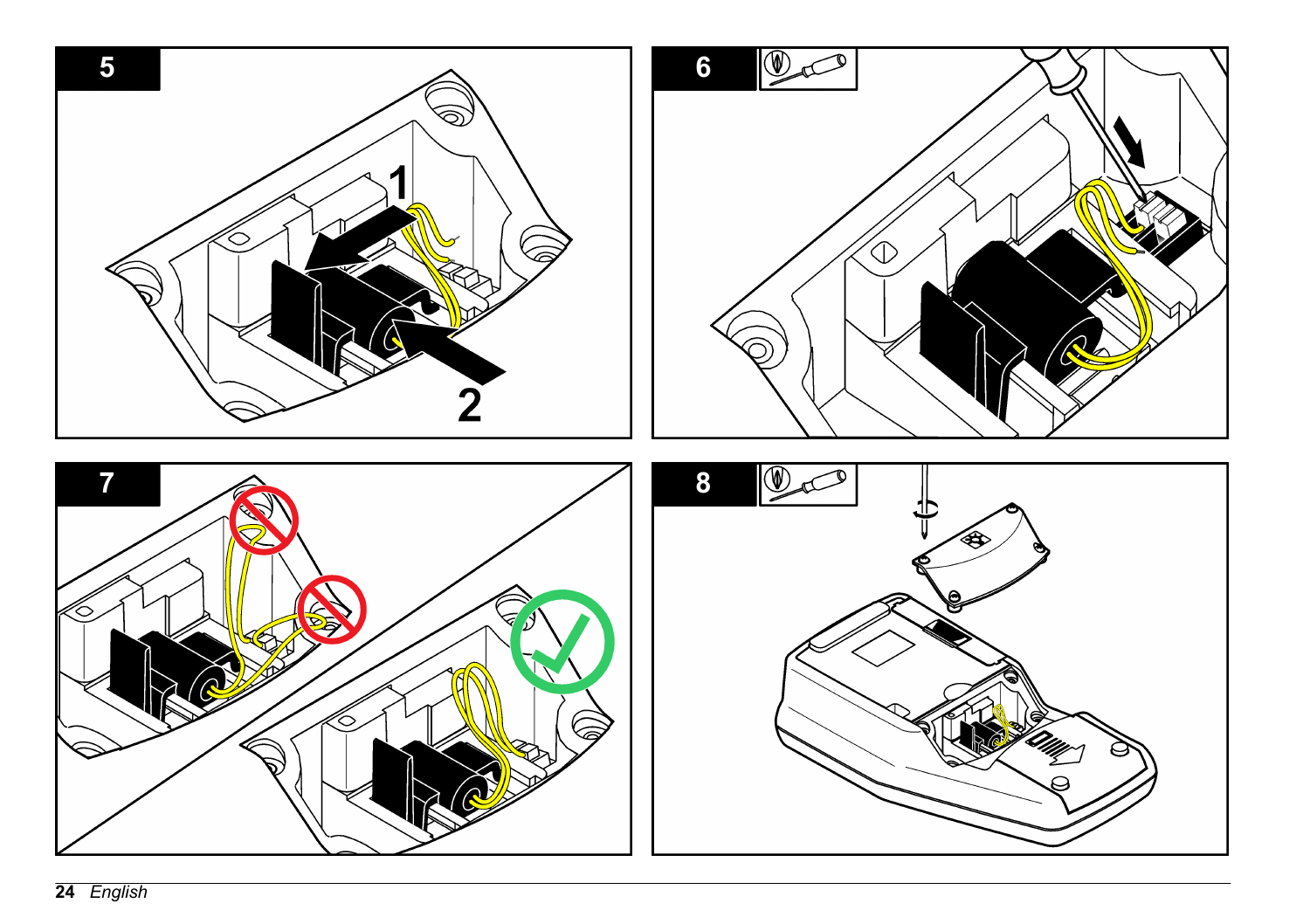# <span id="page-26-0"></span>**Section 10 Troubleshooting**

Refer to the following table for common problem messages or symptoms, possible causes and corrective actions.

| <b>Error/Warning</b>        | <b>Description</b>                                                              | <b>Solution</b>                                                                                           |
|-----------------------------|---------------------------------------------------------------------------------|-----------------------------------------------------------------------------------------------------------|
| Close lid and push<br>Read. | The lid is open or lid<br>detection failed.                                     | Make sure that the lid<br>is closed during<br>reading and re-read.                                        |
| Low Battery!                | Battery is low.                                                                 | Insert new batteries<br>$\bullet$<br>Connect<br>USB/power module<br>if rechargeable<br>batteries are used |
| <b>ADC Failure!</b>         | Hardware error<br>causing reading to<br>fail                                    | Repeat the reading.                                                                                       |
| Detector signal too<br>low! | Insufficient light on<br>the 180° detector                                      | Check for<br>obstructed light<br>path.<br>Check the lamp.                                                 |
| Overrange!                  | Turbidity too high-<br>caused probably by<br>calibrating with<br>RapidCal only. | Calibrate the upper<br>range.<br>Dilute the sample.<br>٠                                                  |
| Underrange!                 | The measured<br>absorbance is below<br>the calibration range.                   | Repeat calibration                                                                                        |

| <b>Error/Warning</b>                                                       | <b>Description</b>                                                                                               | <b>Solution</b>                                                                                                                                                                                                                |
|----------------------------------------------------------------------------|------------------------------------------------------------------------------------------------------------------|--------------------------------------------------------------------------------------------------------------------------------------------------------------------------------------------------------------------------------|
| Please check the<br>lamp!                                                  | Signals are too low on<br>the 90° and 180°<br>detector.                                                          | 2100Q: The lamp is<br>defective. Change the<br>lamp (refer to Replace<br>the lamp on page 22).<br>2100Qis: Contact<br>technical support.                                                                                       |
| <b>Temperature too</b><br>high! Switch off<br>instrument.                  | Temperature has<br>exceeded the meter<br>limits (>60 °C or<br>$>140$ °F).                                        | Turn off the meter and<br>let it cool down.                                                                                                                                                                                    |
| RST: Average value!                                                        | Solids are settling too<br>slowly. The reading<br>mode is not suitable<br>for this sample.                       | Select Normal or<br>Signal Average<br>reading mode.                                                                                                                                                                            |
| Confidence level is <<br>95%                                               | The reading mode<br><b>Rapidly Settling</b><br>Turbidity did not meet<br>the range of $\geq 95\%$<br>confidence. | Invert the sample<br>$\bullet$<br>several times so<br>that the solids<br>allocate. Repeat<br>the reading again.<br>Switch to the<br>Normal reading<br>mode if the sample<br>is stable and does<br>not have settable<br>solids. |
| <b>Standard value out</b><br>of range. Insert<br>standard and push<br>Read | Used incorrect<br>standard value for the<br>reading.                                                             | Insert the appropriate<br>standard and read<br>again.                                                                                                                                                                          |
| ID already in use.<br>Enter new ID                                         | The Operator or<br>Sample ID is<br>unavailable as it is<br>already assigned.                                     | Create a new ID.                                                                                                                                                                                                               |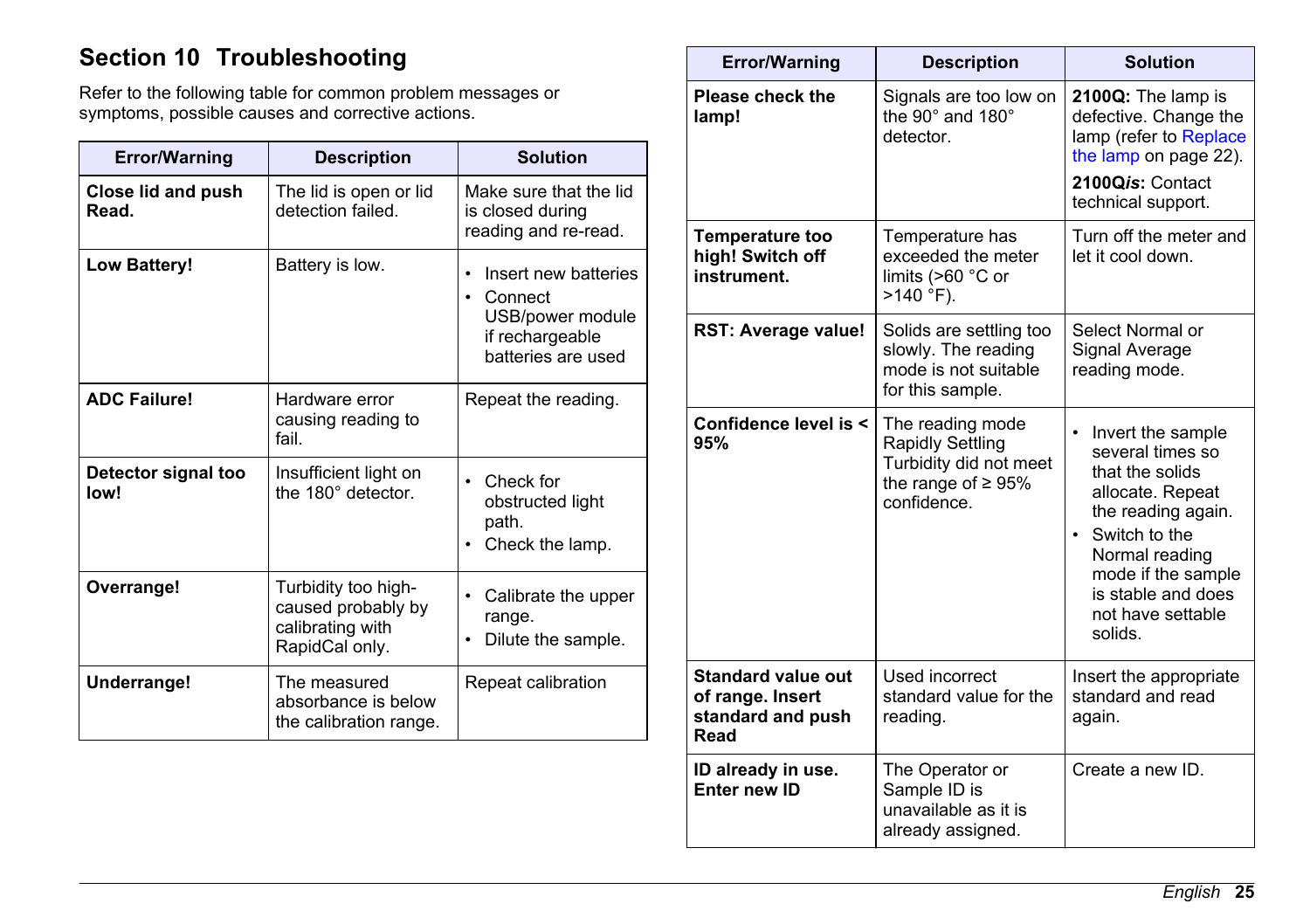<span id="page-27-0"></span>

| <b>Error/Warning</b>                                                            | <b>Description</b>                                                                       | Solution                                                                                                 |
|---------------------------------------------------------------------------------|------------------------------------------------------------------------------------------|----------------------------------------------------------------------------------------------------------|
| <b>Error - Security</b><br>Please set password<br>before activating<br>security | No password is<br>created.                                                               | Create a new<br>password.                                                                                |
| Please enter at least<br>one character.                                         | Password must<br>contain minimum of<br>one character.                                    | Create a password of<br>at least one character.                                                          |
| Password incorrect.<br>Please retry.                                            | Incorrect password<br>was entered.                                                       | Enter the appropriate<br>password.                                                                       |
| <b>Please disconnect</b><br>the USB cable from<br>your computer.                | Data storage does not<br>respond while<br>connected to the<br>meter and the<br>computer. | Disconnect the USB<br>cable from the meter<br>and try sending data<br>again.                             |
| <b>USB module</b><br>memory full. Delete<br>data and try again.                 | Data storage is full.                                                                    | 1. Connect<br>USB/power module to<br>the computer.<br>2. Download the<br>stored data to the<br>computer. |
|                                                                                 |                                                                                          | 3. Delete Data Log on<br>the module.                                                                     |

| <b>Error/Warning</b>                         | <b>Description</b>            | <b>Solution</b>                                        |
|----------------------------------------------|-------------------------------|--------------------------------------------------------|
| Delete Last Reading<br>Failed!               | Error in the data<br>storage. | Turn the meter off and<br>on. If the error             |
| Delete Data Log<br>failed!                   |                               | message still occurs,<br>contact technical<br>support. |
| Can't read data set!                         |                               |                                                        |
| Can't store data!                            |                               |                                                        |
| Can't store to the<br><b>Reading Log!</b>    |                               |                                                        |
| Can't store to the<br><b>Verify Cal Log!</b> |                               |                                                        |
| Error storing data!                          |                               |                                                        |
| Error reading data!                          |                               |                                                        |

# **Section 11 Replacement parts and accessories**

# **11.1 Replacement parts**

| <b>Description</b>                           | Quantity         | Item no. |
|----------------------------------------------|------------------|----------|
| StablCal ampule calibration kit              | 1                | 2971205  |
| 10 NTU verification standard                 | $100 \text{ ml}$ | 2961701  |
| Silicone Oil                                 | $15 \text{ ml}$  | 126936   |
| Insert. molded bottom                        | 1                | 2971507  |
| Sample cell oiling cloth                     | 1                | 4707600  |
| 1" glass sample cell (10 ml) w/cap<br>(Turb) | pkg/6            | 2434706  |
| Carrying case (includes insert)              | 1                | 2971500  |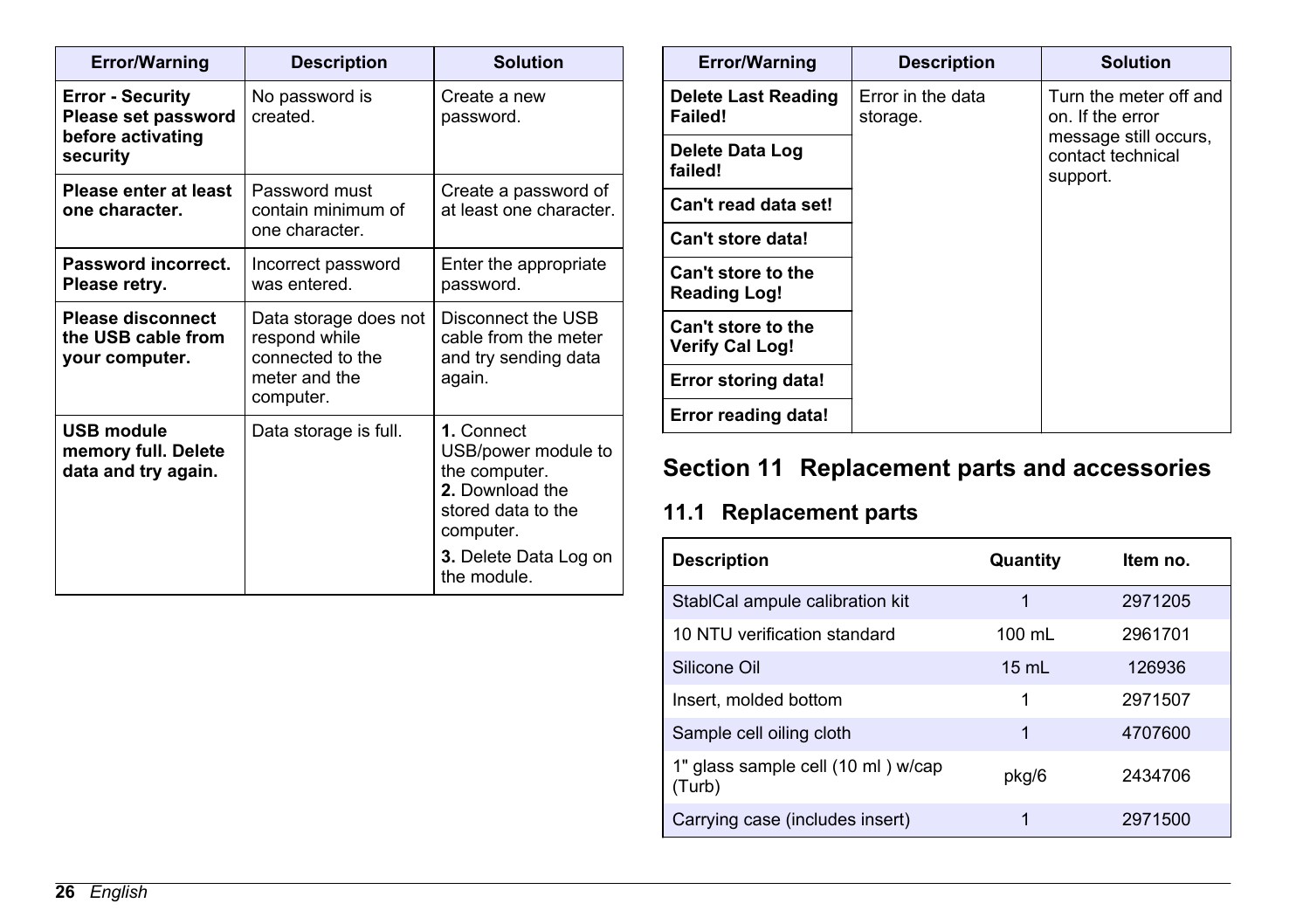### <span id="page-28-0"></span>**11.1 Replacement parts (continued)**

| <b>Description</b>                      | Quantity | Item no.      |
|-----------------------------------------|----------|---------------|
| Battery set, AA alkaline batteries      | pkg/4    | 1938004       |
| Lamp assy                               | 1        | 4653900       |
| Blank module                            | 1        | I 7V797       |
| Rubber foot set                         | 1        | <b>LZV821</b> |
| Lamp cover (includes screws)            | 1        | I 7V822       |
| Battery cover (includes 2 feet)         | 1        | <b>LZV823</b> |
| Module cover                            | 1        | I 7V824       |
| Connector cover for USB/power<br>module | 1        | <b>LZV825</b> |
| Connector cover for power module        | 1        | I 7V826       |
| Lid (includes magnet)                   |          | <b>LZV827</b> |

## **11.2 Accessories**

| <b>Description</b>                                                                      | Quantity | Item no.                         |
|-----------------------------------------------------------------------------------------|----------|----------------------------------|
| USB/power module (includes:<br>universal power supply, USB cable,<br>instruction sheet) |          | LZV813.99.000<br>02 <sup>2</sup> |
| Power module (includes: universal<br>power supply, instruction sheet)                   | 1        | LZV804.99.000<br>02 <sup>1</sup> |
| USB module with USB cable (2x)                                                          |          | LZV949.99.000<br>02 <sup>1</sup> |
| StablCal 0.1 NTU Standard                                                               | 100 ml   | 2723342                          |

### **11.2 Accessories (continued)**

| <b>Description</b>                  | Quantity         | Item no. |
|-------------------------------------|------------------|----------|
| StablCal 0.3 NTU Standard           | $100$ mL         | 2697943  |
| StablCal 0.5 NTU Standard           | $100 \text{ ml}$ | 2698042  |
| StablCal calibration kit            | $100 \text{ mL}$ | 2971210  |
| StablCal calibration kit            | 500 mL           | 2971200  |
| Gelex secondary standards set       | 1                | 2464105  |
| Dejonized water                     | 4 vials          | 27217    |
| Filter                              | $0.2$ micron     | 2323810  |
| Formazin                            | 500 ml           | 246149   |
| Formazin                            | 1000 ml          | 246142   |
| Sample degassing kit                | 1                | 4397500  |
| Sample degassing and filtration kit | 1                | 4397510  |
| Battery, NiMH AA                    | pk/4             | 2971304  |

<sup>2</sup> Not available in all regions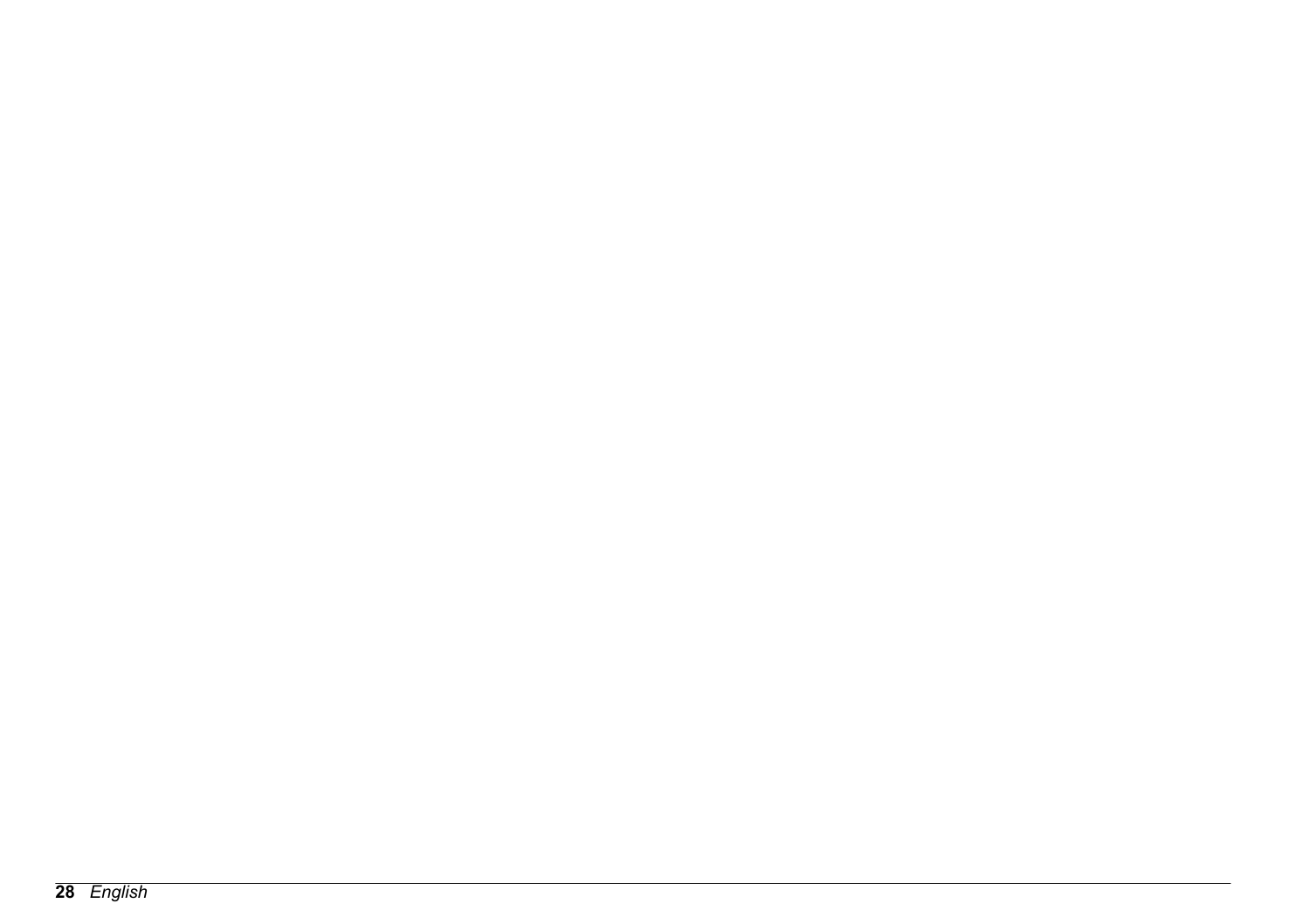# <span id="page-30-0"></span> $\blacktriangle$

|--|--|

# $\overline{\mathbf{B}}$

# $\mathbf c$

| calibration       |  |
|-------------------|--|
| contrast, display |  |

# D

#### $\begin{array}{c} \hline \end{array}$

|--|

# $\mathsf{K}$

## $\mathsf L$

|--|

### $\boldsymbol{\mathsf{M}}$

| meters |  |
|--------|--|
|        |  |

# $\overline{\mathsf{N}}$

|--|--|--|

# $\mathbf{o}$

| operator ID |  |
|-------------|--|
|             |  |

### $\mathsf{P}$

| power |  |
|-------|--|
|       |  |

# $\mathsf{R}$

# $\mathbf{s}$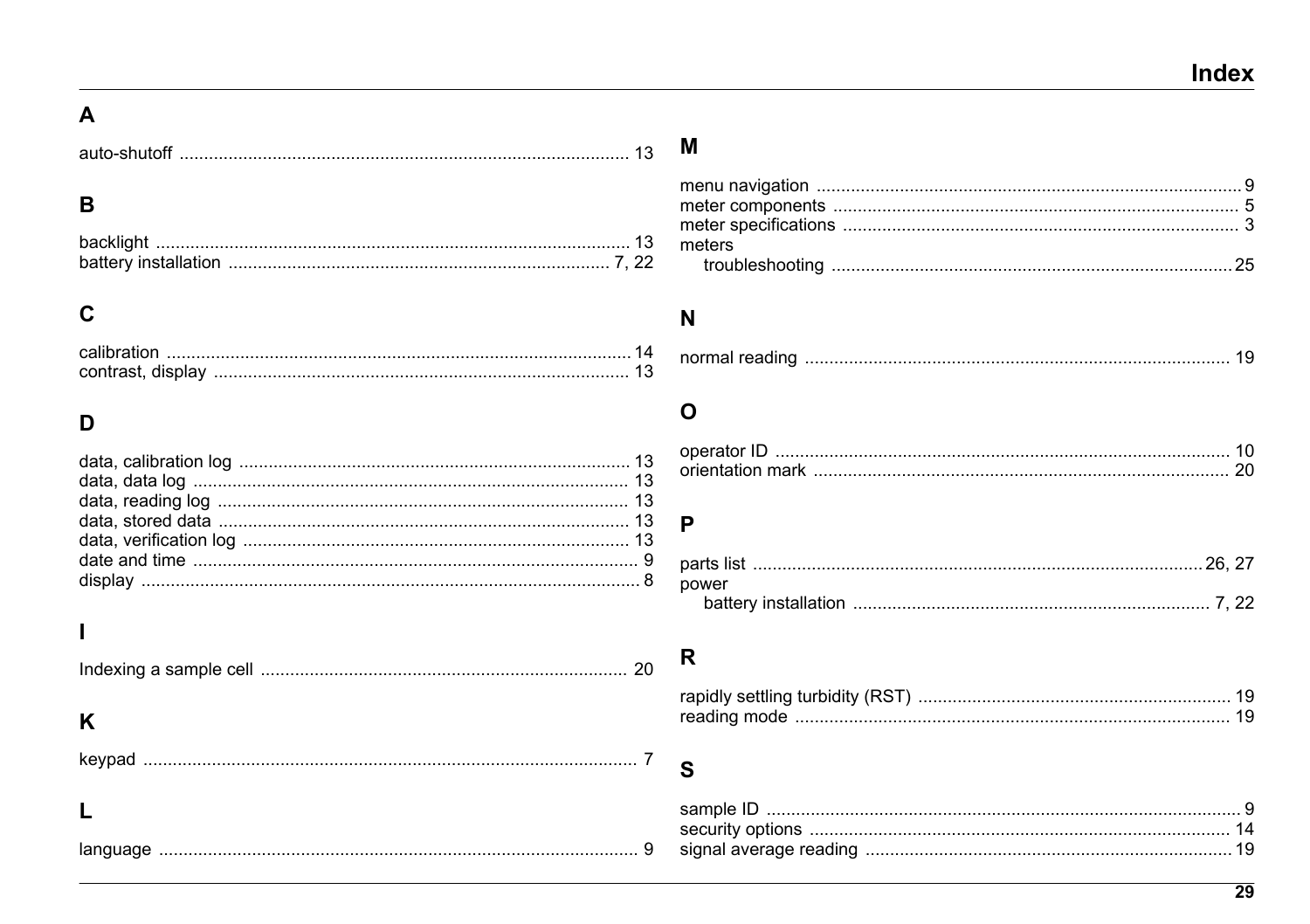### Index

| ~<br>2011 |  |
|-----------|--|
|           |  |